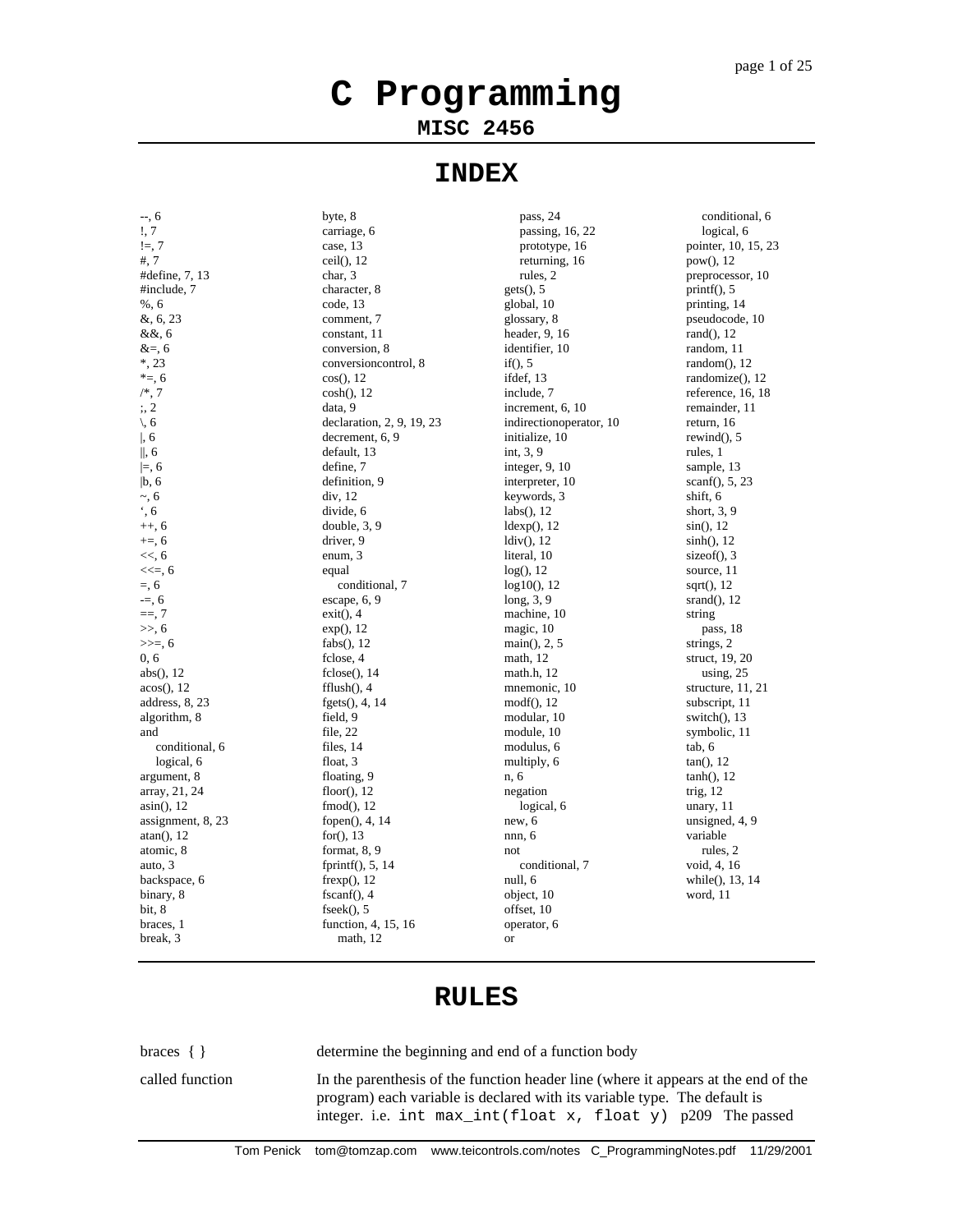|                       | variables need not have the same name as their counterparts in the main<br>function. A function header never ends with a semicolon.                                                                                                                                                       | page 2 of 25                                                                                                                                                                                                                                                 |
|-----------------------|-------------------------------------------------------------------------------------------------------------------------------------------------------------------------------------------------------------------------------------------------------------------------------------------|--------------------------------------------------------------------------------------------------------------------------------------------------------------------------------------------------------------------------------------------------------------|
| case                  | C is case-sensitive                                                                                                                                                                                                                                                                       |                                                                                                                                                                                                                                                              |
| comments              | comments may not be nested                                                                                                                                                                                                                                                                |                                                                                                                                                                                                                                                              |
| declarations          | Declaration statements may go before function main() for global variables,                                                                                                                                                                                                                | within main() where they apply only to that function, or within called functions.                                                                                                                                                                            |
|                       | char ch = $'a'$ ;                                                                                                                                                                                                                                                                         | A character variable ch is declared and<br>assigned an initial value of a. A<br>character variable holds only one<br>character unless it is an array as below.                                                                                               |
|                       | char test[5] = "abcd";                                                                                                                                                                                                                                                                    | Leave room for the end of string marker<br>/0. This array cannot be modified using<br>assignment statements but can be<br>modified using strcpy()p345                                                                                                        |
|                       | char *test = "abcd";                                                                                                                                                                                                                                                                      | This array CAN be modified using<br>assignments and can hold a greater<br>number of characters than it receives on<br>declaration. strcpy() can be used<br>provided that it does not exceed the<br>number of places occupied by the<br>existing string. p345 |
|                       | FILE *my_file;                                                                                                                                                                                                                                                                            | Declares a pointer to a file (which will be<br>opened later). p427                                                                                                                                                                                           |
|                       | int distance;<br>int distance = $17$ ;                                                                                                                                                                                                                                                    | Declares distance as an integer<br>variable. In the second example, the<br>variable is declared as well as initialized<br>with a value. It is a good practice to do<br>this.                                                                                 |
|                       | long bignum;                                                                                                                                                                                                                                                                              | Declare bignum as a long integer.                                                                                                                                                                                                                            |
| function              |                                                                                                                                                                                                                                                                                           |                                                                                                                                                                                                                                                              |
| function name         | cannot be a keyword (p.15), conforms to <i>identifier</i> rules, always followed by<br>parenthesis (), should be mnemonic, traditionally in lowercase but not<br>required.                                                                                                                |                                                                                                                                                                                                                                                              |
| identifiers           | composed of up to 31 letters, digits, and underscores, beginning with a letter or<br>underscore, no blank spaces                                                                                                                                                                          |                                                                                                                                                                                                                                                              |
| main()                | each program must have one and only one main function                                                                                                                                                                                                                                     |                                                                                                                                                                                                                                                              |
| semicolon;            | follows each statement                                                                                                                                                                                                                                                                    |                                                                                                                                                                                                                                                              |
| strings               | are enclosed in double quotes ""                                                                                                                                                                                                                                                          |                                                                                                                                                                                                                                                              |
| arithmetic operations | If both operands are integers, the result is an integer. If one or more operands<br>is a floating point or double precision value, the result is a double precision<br>value. This will be on the test. When dividing two integers, the fractional result<br>is dropped, i.e. $9/5 = 1$ . |                                                                                                                                                                                                                                                              |
| variable              | be more than about 15 characters in length.                                                                                                                                                                                                                                               | must begin with a letter or underscore, may contain only letters, underscores, or<br>digits, no blanks, commas or special symbols, maximum length 31 characters.<br>Additionally, the instructor prefers they not begin with an underscore and not           |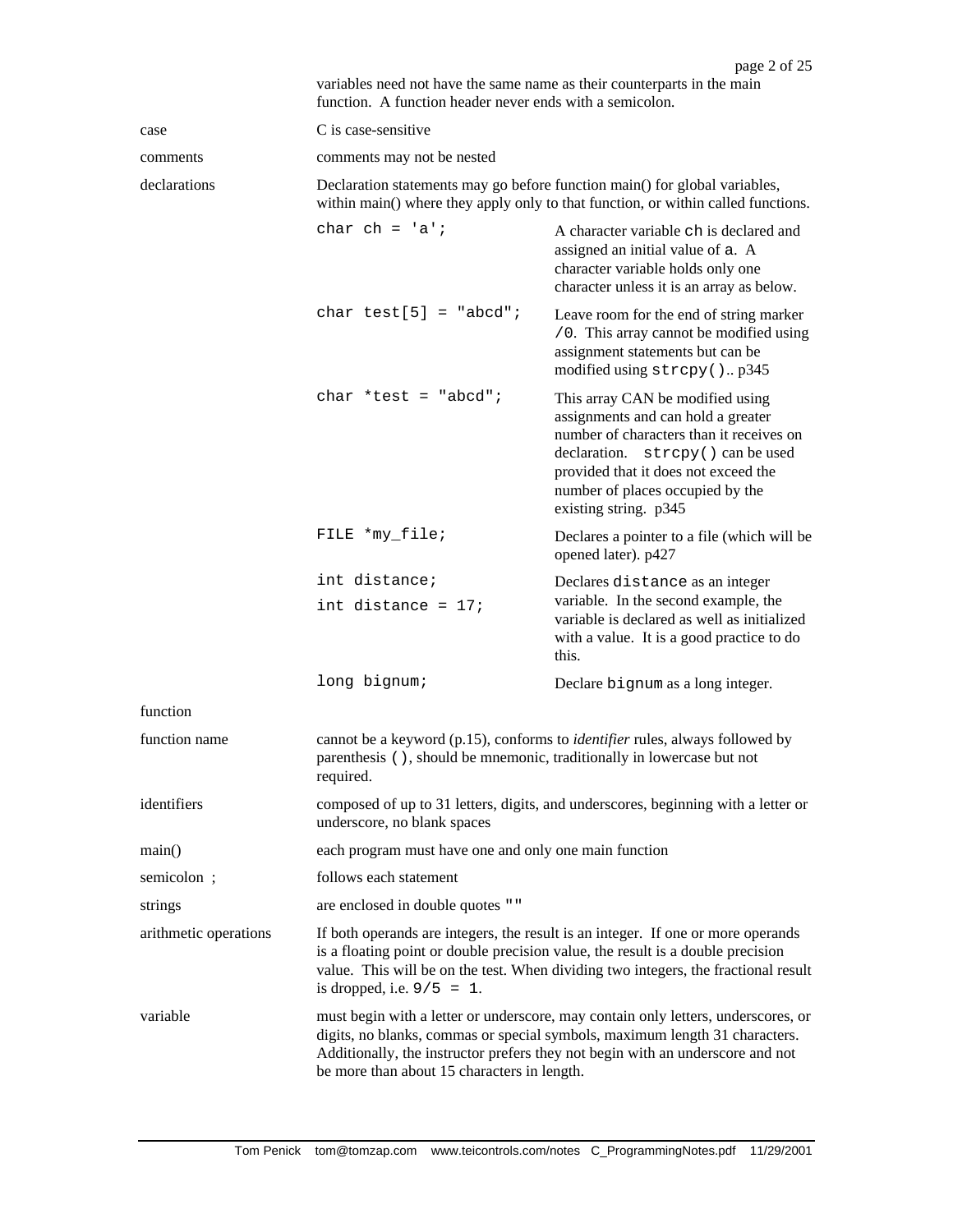## **KEYWORDS**

| auto     |                                                                                                                                                                                                                                                                                                                            |
|----------|----------------------------------------------------------------------------------------------------------------------------------------------------------------------------------------------------------------------------------------------------------------------------------------------------------------------------|
| break    | instructs the program to exit the current loop                                                                                                                                                                                                                                                                             |
| case     |                                                                                                                                                                                                                                                                                                                            |
| char     | represents the character data type typically using 1 byte of storage for values<br>from $-128$ to $+127$ , may be used in a declaration statement.                                                                                                                                                                         |
| const    |                                                                                                                                                                                                                                                                                                                            |
| continue |                                                                                                                                                                                                                                                                                                                            |
| default  |                                                                                                                                                                                                                                                                                                                            |
| do       |                                                                                                                                                                                                                                                                                                                            |
| double   | represents the double precision floating point data type typically using 8 bytes<br>of storage for values up to 1.797693e+308.                                                                                                                                                                                             |
| else     |                                                                                                                                                                                                                                                                                                                            |
| enum     | a specifier which creates an enumerated data type, which is a user-defined list<br>of values that is given its own data type name, p.440. The statement consists of<br>the specifier followed by an optional name for the data type and a listing of<br>acceptable values for the data type, i.e. enum $time \{am, pm\}$ ; |
| extern   |                                                                                                                                                                                                                                                                                                                            |
| float    | represents the floating point data type typically using 4 bytes of storage for<br>values up to 3.37e+38, may be used in a declaration statement.                                                                                                                                                                           |
| for      |                                                                                                                                                                                                                                                                                                                            |
| goto     |                                                                                                                                                                                                                                                                                                                            |
| if       |                                                                                                                                                                                                                                                                                                                            |
| int      | represents the integer data type typically using 2 bytes of storage for values up<br>to 32,767, may be used in a declaration statement                                                                                                                                                                                     |
| long     | an integer type typically using 4 bytes of storage for values up to<br>2,147,483,647, may be used in a declaration statement. May also be combined<br>with unsigned.                                                                                                                                                       |
| register |                                                                                                                                                                                                                                                                                                                            |
| return   |                                                                                                                                                                                                                                                                                                                            |
| short    | an integer type typically using 2 bytes of storage for values up to 32,767, may<br>be used in a declaration statement.                                                                                                                                                                                                     |
| signed   |                                                                                                                                                                                                                                                                                                                            |
| sizeof() | an operator that returns the number of bytes of the object or data type included<br>in the parentheses, i.e. size of (num1) size of (long int)                                                                                                                                                                             |
| static   |                                                                                                                                                                                                                                                                                                                            |
| struct   |                                                                                                                                                                                                                                                                                                                            |
| switch   |                                                                                                                                                                                                                                                                                                                            |
| typedef  |                                                                                                                                                                                                                                                                                                                            |
| union    |                                                                                                                                                                                                                                                                                                                            |
|          |                                                                                                                                                                                                                                                                                                                            |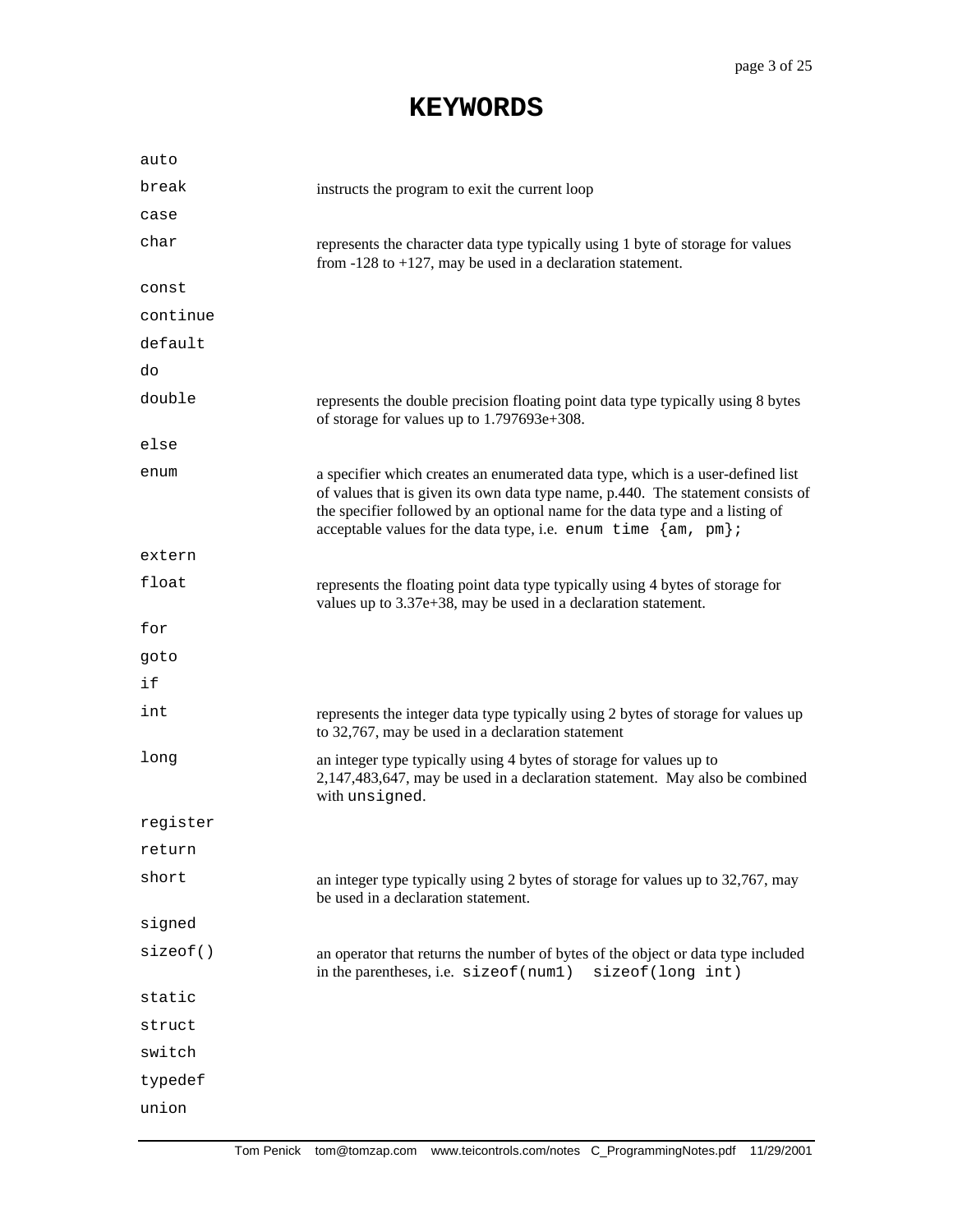unsigned an integer type typically using 2 bytes of storage for positive only integers 0 to 65,535. used in a declaration statement. May also be combined with long. void There is no value. When placed before the function name, it means no value will be returned; when placed within the parenthesis it means no value will be given to the function. volatile while

### **FUNCTIONS**

The type of data to be returned by the function is given first, i.e. int max\_int() . The default type is integer. void means no value is returned. Parameters and input data type go inside the parenthesis, i.e. max\_int(float x, float y) or use void if there are no parameters.

| exit()         | terminates the program and flushes output file buffers, closes open files, deletes<br>temporary files. The parentheses contain a status value returned to the calling<br>process, a 0 means a normal exit, other numbers indicate that an error occurred.                                                                                                                                                                                                                                                                    |
|----------------|------------------------------------------------------------------------------------------------------------------------------------------------------------------------------------------------------------------------------------------------------------------------------------------------------------------------------------------------------------------------------------------------------------------------------------------------------------------------------------------------------------------------------|
| fclose()       | closes a file. This function breaks the link between the file's external and internal<br>names, releasing the internal file pointer name, which can then be used for another<br>file. p413 Example:                                                                                                                                                                                                                                                                                                                          |
|                | $fclose(data)$ ;                                                                                                                                                                                                                                                                                                                                                                                                                                                                                                             |
|                | The argument should always be a pointer; quotes are not used because data is a<br>pointer and not a string.                                                                                                                                                                                                                                                                                                                                                                                                                  |
| fflush(stdin); | clears the input butter. Use this line before reading character data with the scanf()<br>function.                                                                                                                                                                                                                                                                                                                                                                                                                           |
| fgets()        | Read n-1 characters from the file and store the characters in the string name.<br>Requires <stdio.h> Example:</stdio.h>                                                                                                                                                                                                                                                                                                                                                                                                      |
|                | fgets(stringname, n, filename);                                                                                                                                                                                                                                                                                                                                                                                                                                                                                              |
|                | stringname is the address of a character array. Ordinarily n will be the same<br>number that is specified in the variable declaration, which must also take into<br>account the end of string marker $\setminus$ 0. The function reads characters until stringname<br>is filled or an end of line character \n is encountered. Although this character is not<br>supposed to end up in the string, it seemed to happen to be in program 4. A similar<br>function fgetc (filename) reads a single character from a file. p416 |
| fopen()        | opens a file. In the example                                                                                                                                                                                                                                                                                                                                                                                                                                                                                                 |
|                | data = fopen("prog4.dat", "r");                                                                                                                                                                                                                                                                                                                                                                                                                                                                                              |
|                | data is the pointer to the external file, $proj4$ . dat is the filename and $r$ means<br>to read the file. If the file does not exist, NULL is returned. Other arguments are w<br>for writing to a new file, a for append, $r$ for reading and writing, $w$ for<br>erasing an existing file and opening a blank file for reading and writing, and $a+$ for<br>reading, writing, and appending to a file. p408                                                                                                                |
| fscanf()       | reads data from a file. `Example:                                                                                                                                                                                                                                                                                                                                                                                                                                                                                            |
|                | fscanf(MyFile, "%f", &Var);                                                                                                                                                                                                                                                                                                                                                                                                                                                                                                  |
|                | where MyFile is the file to be read from $f$ is the data type and $\&\text{Var}$ is the<br>address of the variable in which it is to be stored. fscanf() stops reading when it<br>encounters whitespace, a newline character, or a data type mismatch. Multiple<br>arguments may be specified. p416 It has a great deal of additional functionality                                                                                                                                                                          |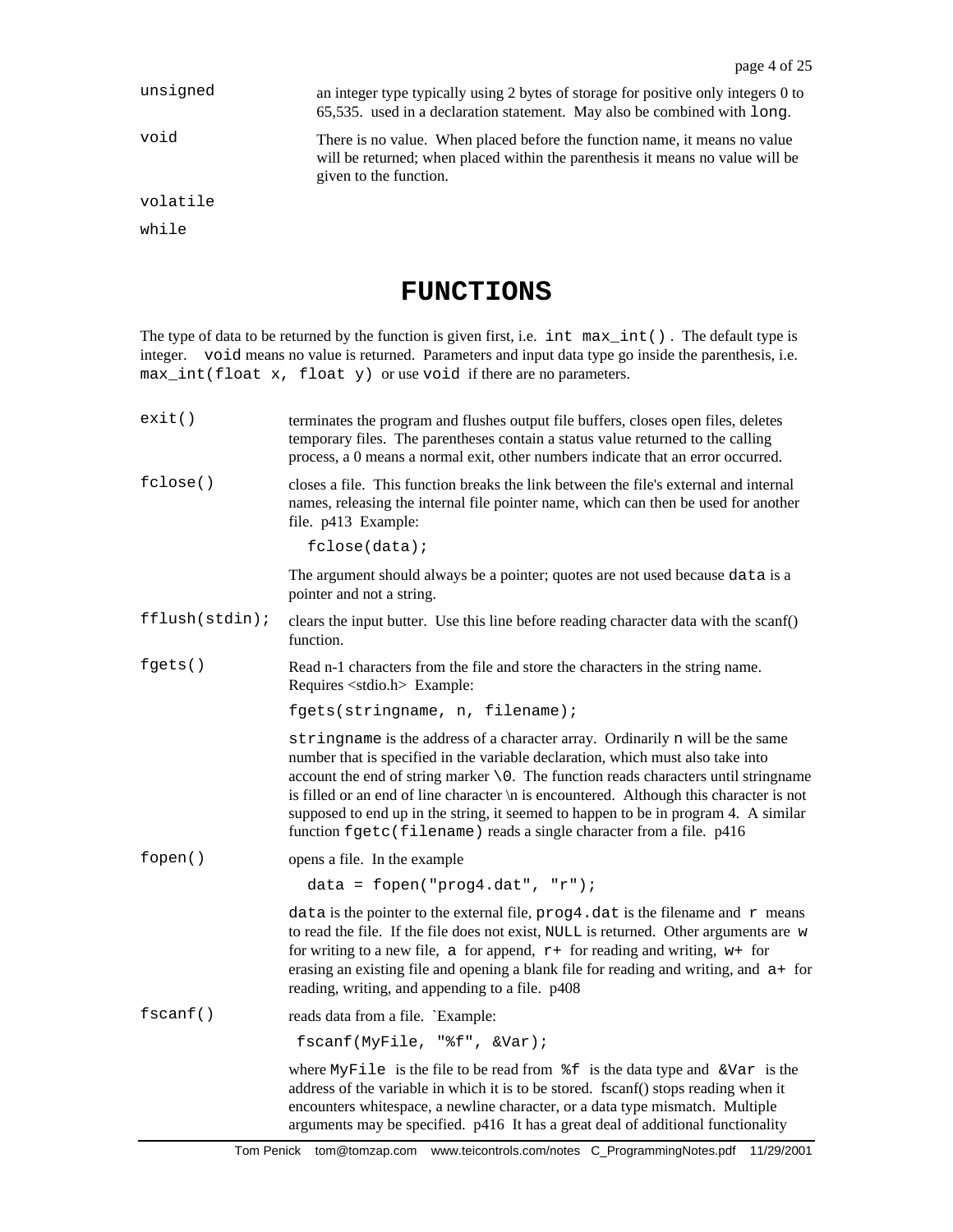|          | page 5 of 25                                                                                                                                                                                                                                                                                                                                                                                                                                                                                                                                   |
|----------|------------------------------------------------------------------------------------------------------------------------------------------------------------------------------------------------------------------------------------------------------------------------------------------------------------------------------------------------------------------------------------------------------------------------------------------------------------------------------------------------------------------------------------------------|
|          | and can be used to simply move forward in a file. see Nancy's book.                                                                                                                                                                                                                                                                                                                                                                                                                                                                            |
| fseek()  | fseek(filename, 1L, SEEK_CUR);                                                                                                                                                                                                                                                                                                                                                                                                                                                                                                                 |
|          | Move ahead 1 character. The "L" is a cast conversion of "1" to long integer. p425                                                                                                                                                                                                                                                                                                                                                                                                                                                              |
| print()  | sends data to the primary display device (the screen). Example:                                                                                                                                                                                                                                                                                                                                                                                                                                                                                |
|          | printf("The numbers are $d$ and $d.\n\nu$ , intl, intl;                                                                                                                                                                                                                                                                                                                                                                                                                                                                                        |
|          | Arguments for any format specifiers appear in the same order called at the end of<br>the statement.                                                                                                                                                                                                                                                                                                                                                                                                                                            |
| fprint() | formats data and sends it to the printer. Example:                                                                                                                                                                                                                                                                                                                                                                                                                                                                                             |
|          | fprintf(FilePtr, "\tHello World\n");                                                                                                                                                                                                                                                                                                                                                                                                                                                                                                           |
|          | FilePtr is the pointer to a temporary printer file, $\t i s t a b$ , and $\n n s$ newline.                                                                                                                                                                                                                                                                                                                                                                                                                                                     |
| gets()   | reads a string entered at the keyboard until encountering a carriage return (new line<br>character), then terminates the string with an end of string $\o$ character, discarding<br>the new line $\n\times$ character. p330 Actually in program 4 I had to remove the end of<br>line character from a string obtained using the fgets () function. For example:                                                                                                                                                                                |
|          | gets(Var);                                                                                                                                                                                                                                                                                                                                                                                                                                                                                                                                     |
|          | will put the string entered at the keyboard into the character array Var.                                                                                                                                                                                                                                                                                                                                                                                                                                                                      |
| if()     | if (statement)                                                                                                                                                                                                                                                                                                                                                                                                                                                                                                                                 |
|          | assignment statement or function;<br>assignment statement or function;<br>else                                                                                                                                                                                                                                                                                                                                                                                                                                                                 |
|          | do this instead;<br>this too;                                                                                                                                                                                                                                                                                                                                                                                                                                                                                                                  |
|          | If "statement" is true then the following command(s) will be executed. The braces<br>are only required if there are multiple commands to execute. The else commands<br>(which are optional) are only executed if "statement" is false.                                                                                                                                                                                                                                                                                                         |
| main()   | each program must have one and only one main function, tells the compiler where<br>program execution is to begin, calls program modules and determines the sequence<br>of events                                                                                                                                                                                                                                                                                                                                                               |
| print()  | formats data and sends it to the standard system display device, such as the screen.<br>Example:                                                                                                                                                                                                                                                                                                                                                                                                                                               |
|          | printf("The total of 6.0 and 15.0 is \$4.1f.", 6.0 +<br>15.0);                                                                                                                                                                                                                                                                                                                                                                                                                                                                                 |
|          | This results in the display of "The total of 6.0 and 15.0 is 21.0" without the quotes.<br>The statement contains two <i>arguments</i> separated by commas. The "\$4.1f" is a<br>conversion control sequence or format specifier, more specifically a control string<br>or control specifier. This tells the computer to insert the result of the next argument<br>here and gives data type and field width information as well. Multiple format<br>specifiers may appear and are associated with multiple arguments in the order<br>presented. |
| rewind() | move to the start of the data file. The only argument is the pointer to the data file,<br>i.e. rewind(in_file); p425                                                                                                                                                                                                                                                                                                                                                                                                                           |
| scanf()  | retrieves data from the keyboard, for example scanf ("%f", &num1); this<br>statement stops the program and waits for keyboard input. The user types in a<br>number and hits enter. the scanf() function retrieves this value and stores it in<br>variable num1 as a floating point decimal. The & symbol in front of the variable                                                                                                                                                                                                              |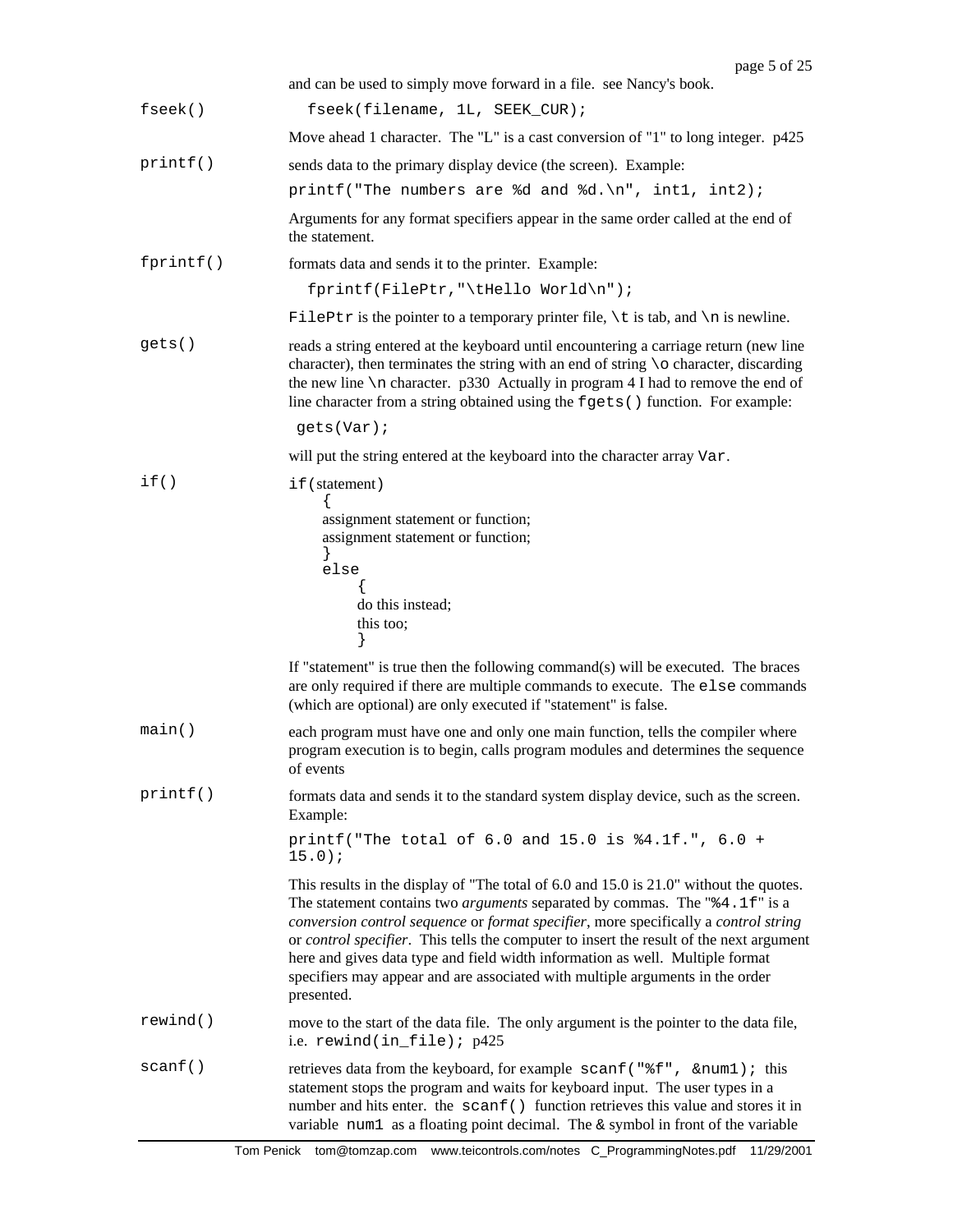#### page 6 of 25

name num1 indicates the address of num1 and is required in the scanf() function except when reading a string into a character array. In this case, the array name (without brackets) is the pointer name so no & (ampersand) is required. The function will retrieve characters until it encounters a space or newline. (p330).

## **ESCAPE SEQUENCES**

| $\setminus$           | single quote                               |
|-----------------------|--------------------------------------------|
| $\setminus$ "         | double quote                               |
| $\setminus \setminus$ | backslash character                        |
| $\setminus b$         | backspace                                  |
| $\setminus f$         | next page                                  |
| $\n\backslash$ n      | start a new line                           |
| $\n\times$            | treat nnn as an octal number               |
| $\chi$                | carriage return                            |
| \t                    | move to next tab setting                   |
| $\setminus 0$         | null character marking the end of a string |

### **OPERATORS**

| <b>OPERATOR</b>          | <b>DEFINITION</b>            | <b>COMMENTS</b>                           |
|--------------------------|------------------------------|-------------------------------------------|
| နွ                       | modulus                      | the remainder after division              |
| &                        | logical bit-by-bit AND       |                                           |
| $\overline{\phantom{a}}$ | logical bit-by-bit OR        |                                           |
| $\tilde{\phantom{a}}$    | logical bit-by-bit negation  |                                           |
| <<                       | shift left                   |                                           |
| >                        | shift right                  |                                           |
| $++$                     | increment by one             | e.g.: $a + i$ means $a=a+1$ ;             |
|                          | decrement by one             | e.g.: $a \leftarrow i$ means $a=a-1 i$    |
| $+=$                     | increment by $\equiv$        | e.g.: $a \neq 2i$ means $a=a+2i$          |
| $- =$                    | $decrement by$ <sub>__</sub> | e.g.: $a = 2i$ means $a=a-2i$             |
| $* =$                    | multiply by $\equiv$         | e.g.: $a * = 2i$ means $a=a*2i$           |
| $/ =$                    | divide by $\_\_$             | e.g.: $a$ /= 2; means $a=a/2$ ;           |
| $=$                      | OR with and update           | e.g.: $a = 2i$ means $a=a/2i$             |
| $\&=$                    | AND with and update          | e.g.: $a \&= 2i$ means $a = a \& 2i$      |
| $<<$ =                   | shift left __ times          | e.g.: $a \leq 2$ ; means $a = a \leq 2$ ; |
| $>>=$                    | shift right $\equiv$ times   | e.g.: $a \gg = 2i$ means $a = a \gg 2i$   |
| &&                       | AND, conditional             |                                           |
| Н                        | OR, conditional              |                                           |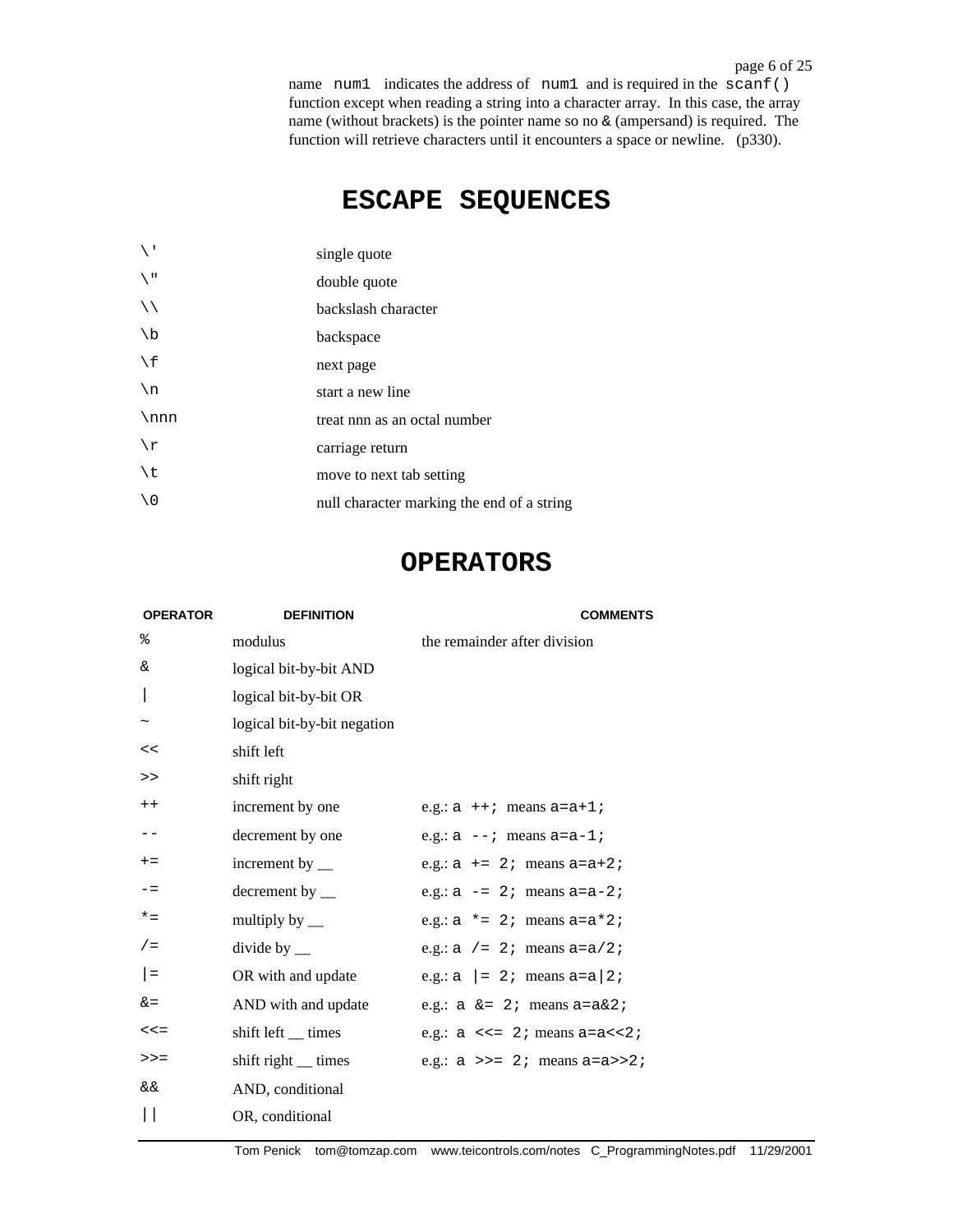- ! NOT, conditional
- == equal to, conditional
- != not equal to, conditional

## **OTHER COMMANDS**

| $/$ *                          | start of a comment, ends with $\star/$                                                                                                                                                                                                                                                                                                                                                                         |
|--------------------------------|----------------------------------------------------------------------------------------------------------------------------------------------------------------------------------------------------------------------------------------------------------------------------------------------------------------------------------------------------------------------------------------------------------------|
| #                              | signals an instruction to the preprocessor                                                                                                                                                                                                                                                                                                                                                                     |
| #define                        | a preprocessor statement to equate the symbolic constant in the statement<br>with the information or data following it, i.e. $\#define$ SALESTAX 0.05<br>means give the constant SALESTAX the value of 0.05. Wherever<br>SALESTAX appears in the program, the value of 0.05 will automatically be<br>substituted. Define statements are not followed by a semicolon and they may<br>be found in include files. |
| #include <stdio.h></stdio.h>   | preprocessor statements to include header files. These two are common to                                                                                                                                                                                                                                                                                                                                       |
| #include <stdlib.h></stdlib.h> | most programs.                                                                                                                                                                                                                                                                                                                                                                                                 |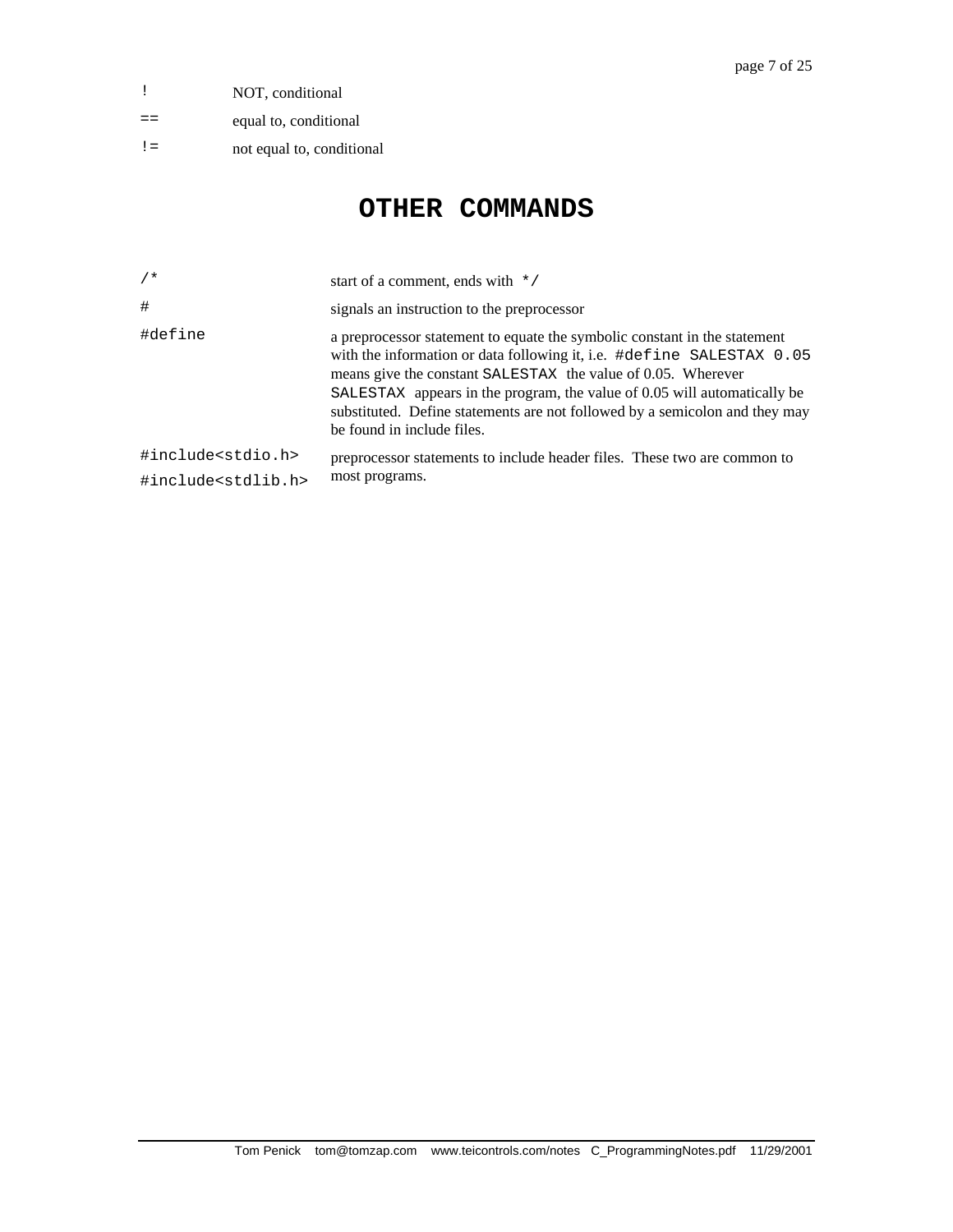## **GLOSSARY**

| address                  | the value identifying a memory location or the location of the first byte of<br>memory in a variable. The symbol $\&$ is the address operator and returns the<br>address of a variable when placed in front of the variable name, i.e. $adr =$<br>&numl                                                                  |
|--------------------------|--------------------------------------------------------------------------------------------------------------------------------------------------------------------------------------------------------------------------------------------------------------------------------------------------------------------------|
| algorithm                | step-by-step description of how to perform a computation                                                                                                                                                                                                                                                                 |
| argument                 | data passed to a function by placing within the parenthesis. Multiple arguments<br>are separated by commas.                                                                                                                                                                                                              |
| assignment operator, p84 | = assign the value on the right to the variable on the left                                                                                                                                                                                                                                                              |
|                          | += add the value on the right to the value on the left and store in the variable<br>on the left                                                                                                                                                                                                                          |
|                          | -= subtract the value on the right from the value on the left and store in the<br>variable on the left                                                                                                                                                                                                                   |
|                          | *= multiply the value on the right by the value on the left and store in the<br>variable on the left                                                                                                                                                                                                                     |
|                          | $\ell$ = divide the value on the left by the value on the right and store in the<br>variable on the left                                                                                                                                                                                                                 |
|                          | *= multiply the value on the left by the percentage on the right and store in the<br>variable on the left                                                                                                                                                                                                                |
|                          | see also increment operator, decrement operator                                                                                                                                                                                                                                                                          |
| assignment statement     | tells the computer to store a value into a variable, i.e. num $1 = 62i$ or<br>$result = num1 + num2;$                                                                                                                                                                                                                    |
| atomic data value        | a value that is considered a complete entity by itself and is not decomposable<br>into a smaller data type that is supported by the language. For example,<br>although an integer can be decomposed into individual digits, C does not have<br>a numerical digit data type so an integer is an <i>atomic data type</i> . |
| binary operator          | requires two operands, i.e. multiplication, division, addition, subtraction,<br>remainder                                                                                                                                                                                                                                |
| bit                      | the smallest storage unit of a computer, storing a 0 or a 1                                                                                                                                                                                                                                                              |
| byte                     | a group of bits. This usually consists of 8 bits, resulting in 256 possible<br>combinations.                                                                                                                                                                                                                             |
| character code           | the patterns of 0s and 1s used to represent letters, single digits, and other single<br>characters, i.e. the ASCII code.                                                                                                                                                                                                 |
| character type           | letters of the alphabet, digits, and special symbols. A single character constant<br>is any one letter, digit, or special symbol enclosed by single quotes like '!' or<br>'A'.                                                                                                                                           |
| coding                   | converting an algorithm into a computer program                                                                                                                                                                                                                                                                          |
| compiled language        | a programming language in which all commands are translated before any are<br>executed                                                                                                                                                                                                                                   |
| conversion character     | the last character(s) in a conversion control sequence or format specifier.<br>Conversion characters are: d integer, 1d long integer, u unsigned integer, f<br>floating point, 1f double precision, o octal, x hexadecimal, e exponent,<br>g exponent or float—whichever is shorter, c character, p address, s string    |
| conversion control       | always begins with a % symbol and ends with a conversion character, i.e. %d                                                                                                                                                                                                                                              |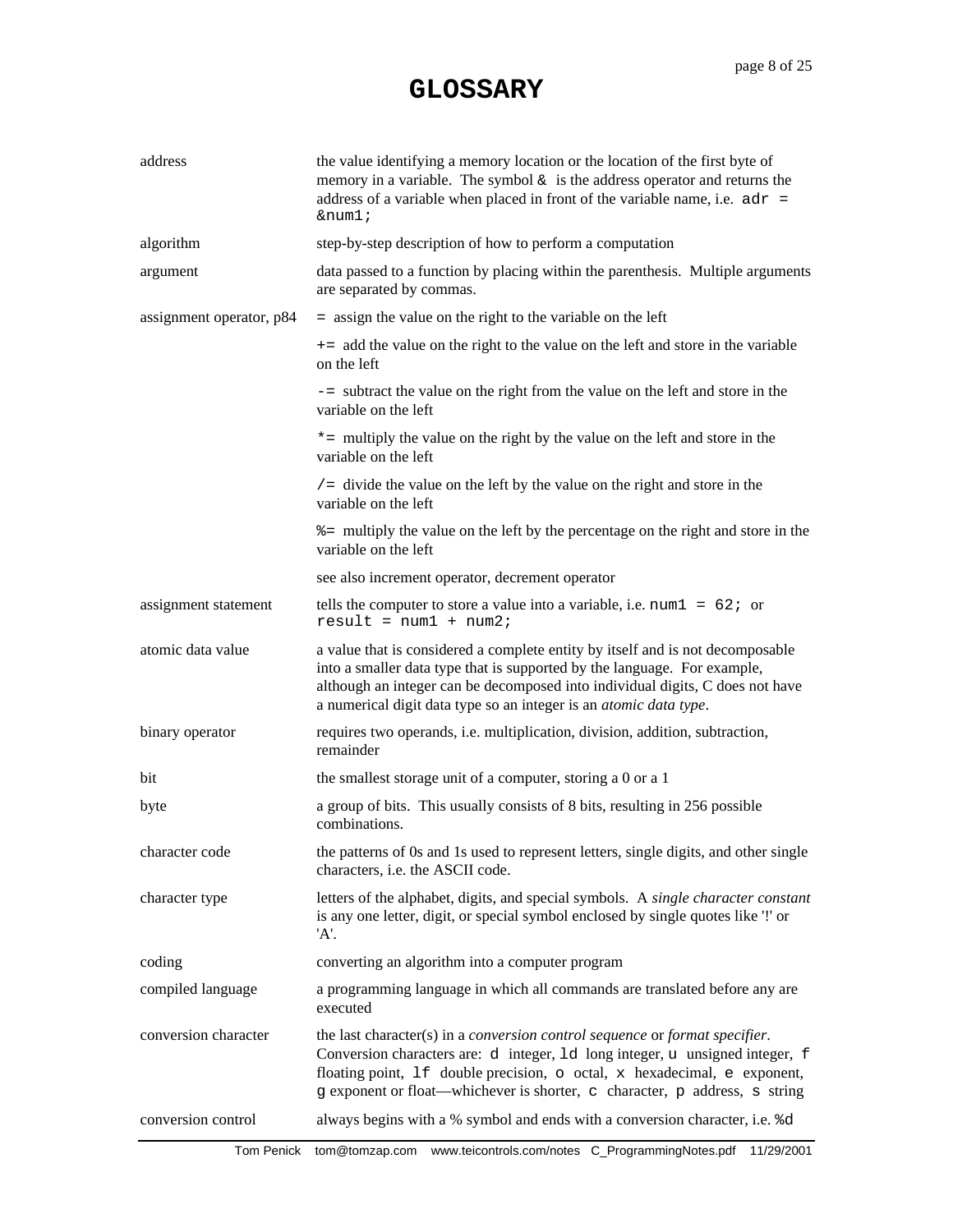| sequence or format    | page 9 of 25<br>means its an integer. Additional formatting characters can be placed between                                                                                                                                                                                                                                                                                                                                                                                                                                                                                                                                                                                                                                                                                                         |  |
|-----------------------|------------------------------------------------------------------------------------------------------------------------------------------------------------------------------------------------------------------------------------------------------------------------------------------------------------------------------------------------------------------------------------------------------------------------------------------------------------------------------------------------------------------------------------------------------------------------------------------------------------------------------------------------------------------------------------------------------------------------------------------------------------------------------------------------------|--|
| specifier             | the % symbol and the conversion character, i.e. \$7.2f                                                                                                                                                                                                                                                                                                                                                                                                                                                                                                                                                                                                                                                                                                                                               |  |
| counting statement    | COUNT = $COUNT + 1$ see increment operator                                                                                                                                                                                                                                                                                                                                                                                                                                                                                                                                                                                                                                                                                                                                                           |  |
| data types            | The 4 basic data types are integer, floating point, double precision, and<br>character.                                                                                                                                                                                                                                                                                                                                                                                                                                                                                                                                                                                                                                                                                                              |  |
| data types, integer   | long integer, short integer, and unsigned integer. Long integer allows the value<br>to surpass the maximum 32,767 limit of a 2-byte integer. Short integer may or<br>may not conserve memory space. Unsigned integers are positive integers only<br>which allows values of $0$ to $65,536$ in a 2-byte memory area. Declaration<br>statements are: long int var1; short int var2; unsigned<br>int var3. The word "int" may not be required in the statement. The<br>actual size of these integers varies with the computer but may be determined<br>with the size of () command. Short int may be the same size as int. When<br>the date is converted to an integer number representing the number of days<br>since the turn of the century, a regular integer does not work for dates past<br>1987. |  |
| declaration statement | appears immediately after the opening brace of a function and ends with a<br>semicolon. used to name and define the data type that can be stored in each<br>variable, i.e. int total; float firstnum; double secnum;<br>char ch; Multiple variables of the same type can be assigned in one<br>declaration statement, i.e. char ch1, ch2, ch3; The space after each<br>comma is not required. A declaration statement can also be used to store an<br>initial value into the variable, i.e. int num1 = $15i$ char ch1 =<br>'a': A declaration statement for pointer to an integer could look like: int<br>*g_ptr;                                                                                                                                                                                    |  |
| decrement operator    | $-$ -COUNT means the same as COUNT = COUNT - 1                                                                                                                                                                                                                                                                                                                                                                                                                                                                                                                                                                                                                                                                                                                                                       |  |
| definition statement  | a <i>declaration statement</i> that defines how much memory is needed for data<br>storage, i.e. int total;<br>float firstnum;<br>double secnum;<br>char ch; are all definition statements as well as being declaration<br>statements                                                                                                                                                                                                                                                                                                                                                                                                                                                                                                                                                                 |  |
| double precision      | negative or positive numbers having a decimal point. Has greater storage<br>allocation than floating point, to 1.797693e+308 using 8 bytes of memory.                                                                                                                                                                                                                                                                                                                                                                                                                                                                                                                                                                                                                                                |  |
| driver function       | tells the other functions the sequence in which they are to operate, describes<br>main()                                                                                                                                                                                                                                                                                                                                                                                                                                                                                                                                                                                                                                                                                                             |  |
| escape sequence       | in C language, a backslash followed by a character. The backslash is the<br>escape which means to escape from the normal interpretation of the character<br>which follows                                                                                                                                                                                                                                                                                                                                                                                                                                                                                                                                                                                                                            |  |
| field width specifier | Defines the width of the field, i.e. 10.3 means that a floating point number<br>will be displayed with a total of 10 digits including spaces and decimal point<br>and will have 3 places following the decimal.                                                                                                                                                                                                                                                                                                                                                                                                                                                                                                                                                                                      |  |
| floating point        | negative or positive numbers having a decimal point. Has smaller storage<br>allocation than double precision, to 3.383+38 using 4 bytes of memory.                                                                                                                                                                                                                                                                                                                                                                                                                                                                                                                                                                                                                                                   |  |
| format modifier       | may be used in a conversion control sequence or format specifier immediately<br>after the % symbol, i.e. $\frac{1}{2}$ -+10d means left-justify (-) the display and include a<br>$+$ symbol if the value is positive $(+)$ . (By default, the - symbol is displayed for<br>negative numbers anyway.) The # format modifier forces octal and<br>hexadecimal numbers to be printed with a leading 0 and 0x respectively.                                                                                                                                                                                                                                                                                                                                                                               |  |
| formula               | an algorithm written in mathematical equations                                                                                                                                                                                                                                                                                                                                                                                                                                                                                                                                                                                                                                                                                                                                                       |  |
| function header line  | the first line of a function, tells 1) what type of data, if any, is returned from the<br>function, 2) the <u>name</u> of the function, 3) what type of data, if any, is sent into                                                                                                                                                                                                                                                                                                                                                                                                                                                                                                                                                                                                                   |  |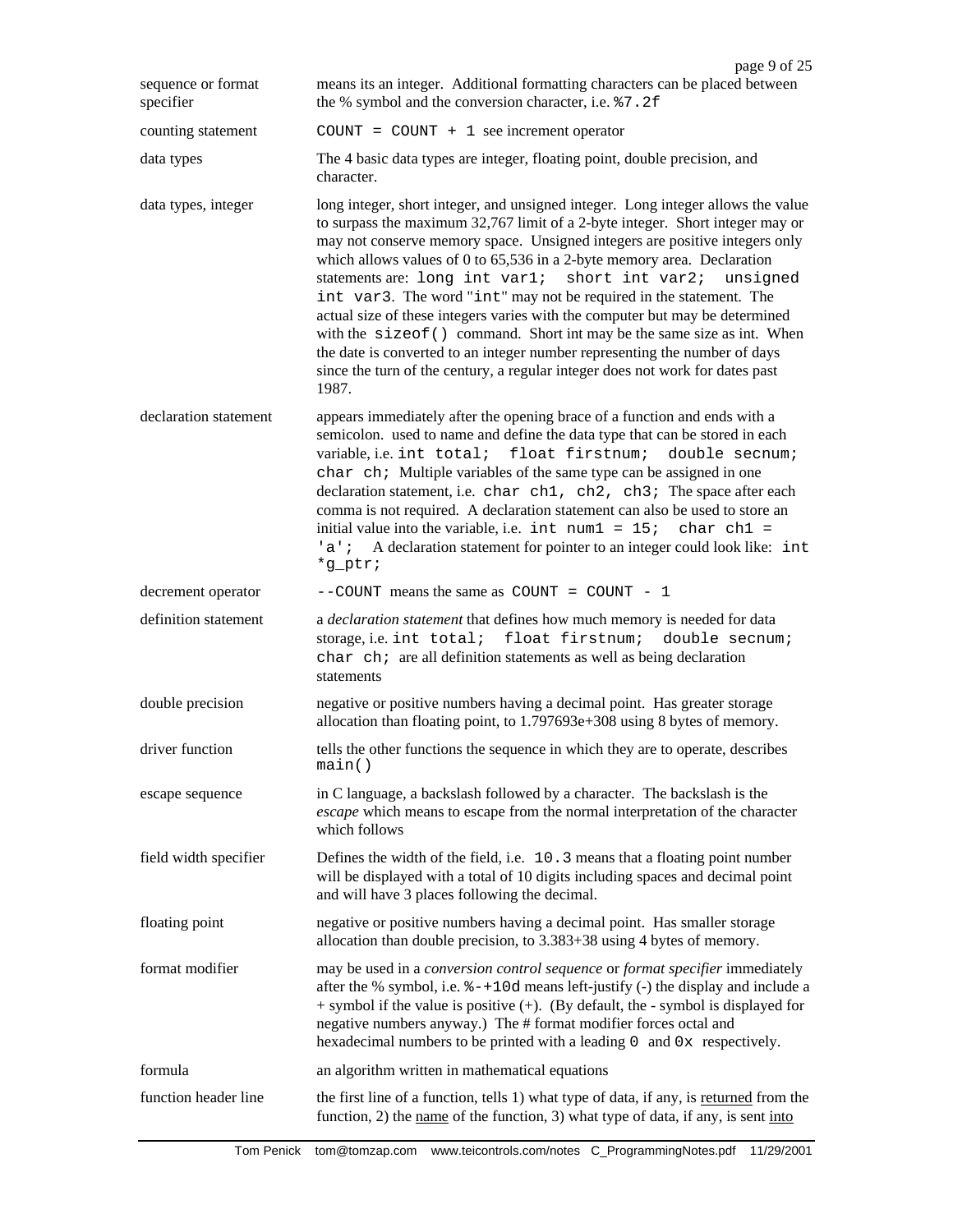|                      | the function                                                                                                                                                                                                                                                                                                                                                                                 |
|----------------------|----------------------------------------------------------------------------------------------------------------------------------------------------------------------------------------------------------------------------------------------------------------------------------------------------------------------------------------------------------------------------------------------|
| global variable      | a variable declared before the main function, allowing it to be used in any<br>function in the program.                                                                                                                                                                                                                                                                                      |
| header file          | a file containing information to be placed at the top of a program using the<br>#include command                                                                                                                                                                                                                                                                                             |
| identifier           | a combination of letters, digits and underscores used as function names,<br>variables or to name other elements of the C language                                                                                                                                                                                                                                                            |
| increment operator   | $++$ COUNT; means the same as COUNT = COUNT + 1;                                                                                                                                                                                                                                                                                                                                             |
|                      | $k = +n$ ; increment n by 1 and assign the value to k                                                                                                                                                                                                                                                                                                                                        |
|                      | $k = n++$ ; assign n to k and then increment n by 1                                                                                                                                                                                                                                                                                                                                          |
| indirection operator | The indirection operator * when placed in front of a variable name in the<br>declaration statement indicates that it is a pointer variable, see <i>pointer variable</i> .                                                                                                                                                                                                                    |
| initialize           | assign a value to a variable for the first time.                                                                                                                                                                                                                                                                                                                                             |
| integer value        | Also called <i>integer constant</i> in C, is any positive or negative number without a<br>decimal point. The maximum size of an integer varies by computer and<br>depends on the storage area allotted. 1 byte: -128 to 127, 2 bytes: -32768 to<br>32767, 4 bytes: -2147483648 to 2147483647. Use the size of operator to<br>determine the number of bytes allocated for each integer value. |
| interpreted language | a programming language in which each statement in the source program is<br>translated individually and executed immediately                                                                                                                                                                                                                                                                  |
| interpreter          | the program which translates a source program into machine code                                                                                                                                                                                                                                                                                                                              |
| literal data         | any data in a program that explicitly identifies itself, such as constants 2 and<br>3.1416.                                                                                                                                                                                                                                                                                                  |
| machine language     | consists of 1s and 0s                                                                                                                                                                                                                                                                                                                                                                        |
| magic number         | a literal value that appears many times in a program                                                                                                                                                                                                                                                                                                                                         |
| mnemonic             | designed as a memory aid                                                                                                                                                                                                                                                                                                                                                                     |
| modular program      | a program whose structure consists of interrelated segments arranged in a<br>logical and easily understandable order                                                                                                                                                                                                                                                                         |
| module               | a subprogram within a main program which carries out usually one or two<br>functions                                                                                                                                                                                                                                                                                                         |
| number code          | the patterns of 0s and 1s used to represent numbers, i.e. two's complement for<br>example.                                                                                                                                                                                                                                                                                                   |
| object program       | the machine language version of a source program                                                                                                                                                                                                                                                                                                                                             |
| offset               | a number or variable referring to the number of addresses beyond the starting<br>address of an array that a particular address is found. For example in the<br>expression $*(g_{ptr} + 3)$<br>the number 3 is the offset and the expression<br>points to the third address past the initial array element. p307,8                                                                            |
| pointer variable     | a variable used to store the address of another variable, i.e. chr_point =<br>&ch A pointer variable is declared according to the type of the variable to<br>which it points, i.e. char *chr_point; The indirection operator *<br>denotes that chr_point is a pointer variable.                                                                                                              |
| preprocessor command | performs some action before the compiler translates the source program into<br>machine code, begins with the # sign                                                                                                                                                                                                                                                                          |
| pseudocode           | an algorithm written in plain English                                                                                                                                                                                                                                                                                                                                                        |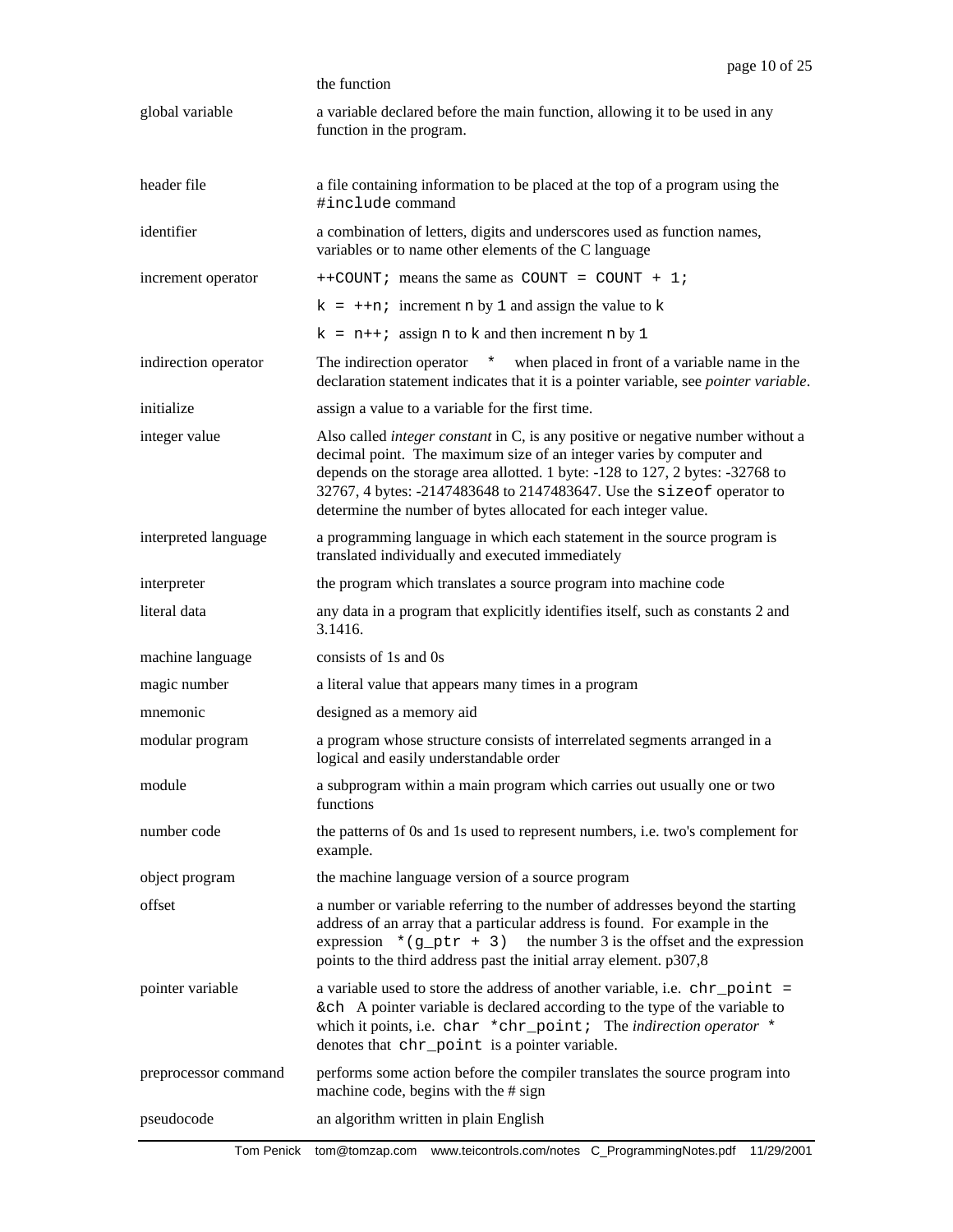| random access                                          | Any character can be read without first reading everything before it.                                                                                                                                                                                                                       |  |
|--------------------------------------------------------|---------------------------------------------------------------------------------------------------------------------------------------------------------------------------------------------------------------------------------------------------------------------------------------------|--|
| remainder                                              | an arithmetic operation using the operator "%", i.e. $9 \div 4 = 1$ .                                                                                                                                                                                                                       |  |
| source program                                         | the computer program before compiling                                                                                                                                                                                                                                                       |  |
| structure                                              | 1) the program's overall construction<br>2) the form used to carry out individual tasks within a program                                                                                                                                                                                    |  |
| subscript notation                                     | If num ptr is declared as a pointer variable, the expression $*(num_ptr +$<br>$\bot$ ) can also be written in <i>subscript notation</i> as num_ptr[ $\bot$ ].                                                                                                                               |  |
| symbolic name,<br>symbolic constant,<br>named constant | an identifier (all caps by convention) that is assigned a permanent value or<br>meaning using a #define statement, i.e. #define SALESTAX 0.05 No<br>semicolon follows in this example because the preprocessor would substitute<br>0.05; wherever SALESTAX was found if that were the case. |  |
| unary operator                                         | requires only one operand, i.e. make negative "-"                                                                                                                                                                                                                                           |  |
| word                                                   | one or more bytes grouped, i.e. the IBM computer has two bytes grouped into<br>one 16-bit word having one address. This has advantages of grouping at the<br>expense of cost and complexity.                                                                                                |  |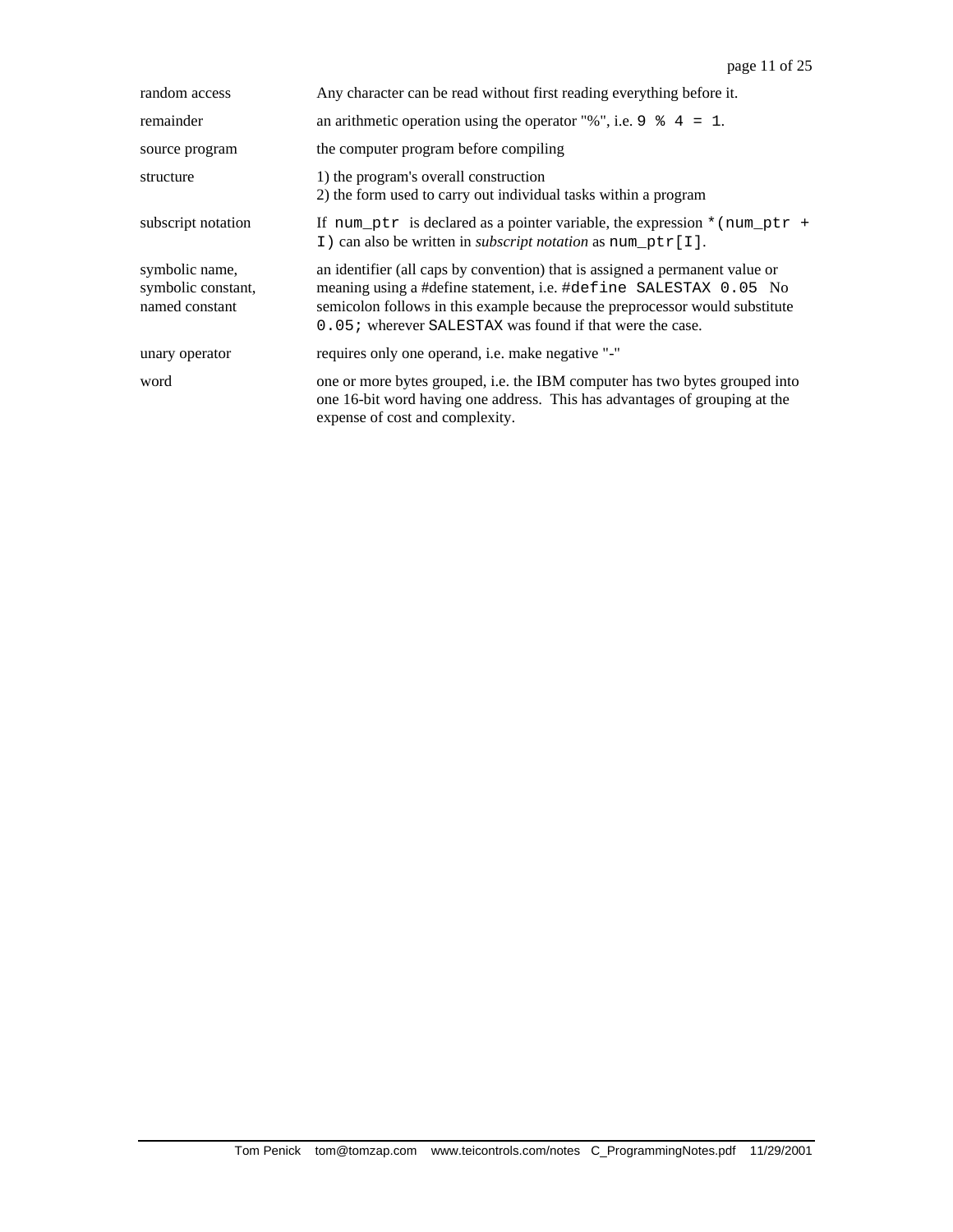#### **#include <math.h>**

int abs (int n) - Get absolute value of an integer. double  $a\cos$  (double  $x$ ) - Compute arc cosine of x. double asin(double x) - Compute arc sine of x. double atan(double x) - Compute arc tangent of x. double atan2(double  $y$ , double  $x$ ) - Compute arc tangent of  $y/x$ . double ceil(double  $x$ ) - Get smallest integral value that exceeds x. double  $cos(double x)$  - Compute cosine of angle in radians. double  $\cosh(\text{double } x)$  - Compute the hyperbolic cosine of x. div\_t div(int number, int denom) - Divide one integer by another. double  $exp(double x)$  - Compute exponential of x. double  $fabs(double x)$  - Compute absolute value of x. double floor(double x) - Get largest integral value less than x. double  $fmod(double x, double y)$  - Divide x by y with integral quotient and return remainder. double frexp(double  $x$ , int  $*$ expptr) - Breaks down x into mantissa and exponent of no. labs(long n) - Find absolute v alue of long integer n. double ldexp(double x, int exp) - Reconstructs x out of mantissa and exponent of two. ldiv\_t ldiv(long number, long denom) - Divide one long integer by another. double  $log(double x)$  - Compute  $log(x)$ . double  $log10$  (double  $x$ ) - Compute  $log$  to the base 10 of x. double modf(double  $x$ , double \*intptr) - Breaks x into fractional and integer parts. double pow(double  $x$ , double  $y$ ) - Compute x raised to the power y. int rand(void) - Get a random integer between 0 and 32. int random(int max\_num) - Get a random integer between 0 and max\_num. void randomize(void) - Set a random seed for the random number generator. double sin(double x) - Compute sine of angle in radians. double  $sinh(double x)$  - Compute the hyperbolic sine of x. double  $sqrt(double x)$  - Compute the square root of x. void srand(unsigned seed) - Set a new seed for the random number generator (rand). double tan(double x) - Compute tangent of angle in radians. double tanh(double  $x$ ) - Compute the hyperbolic tangent of x.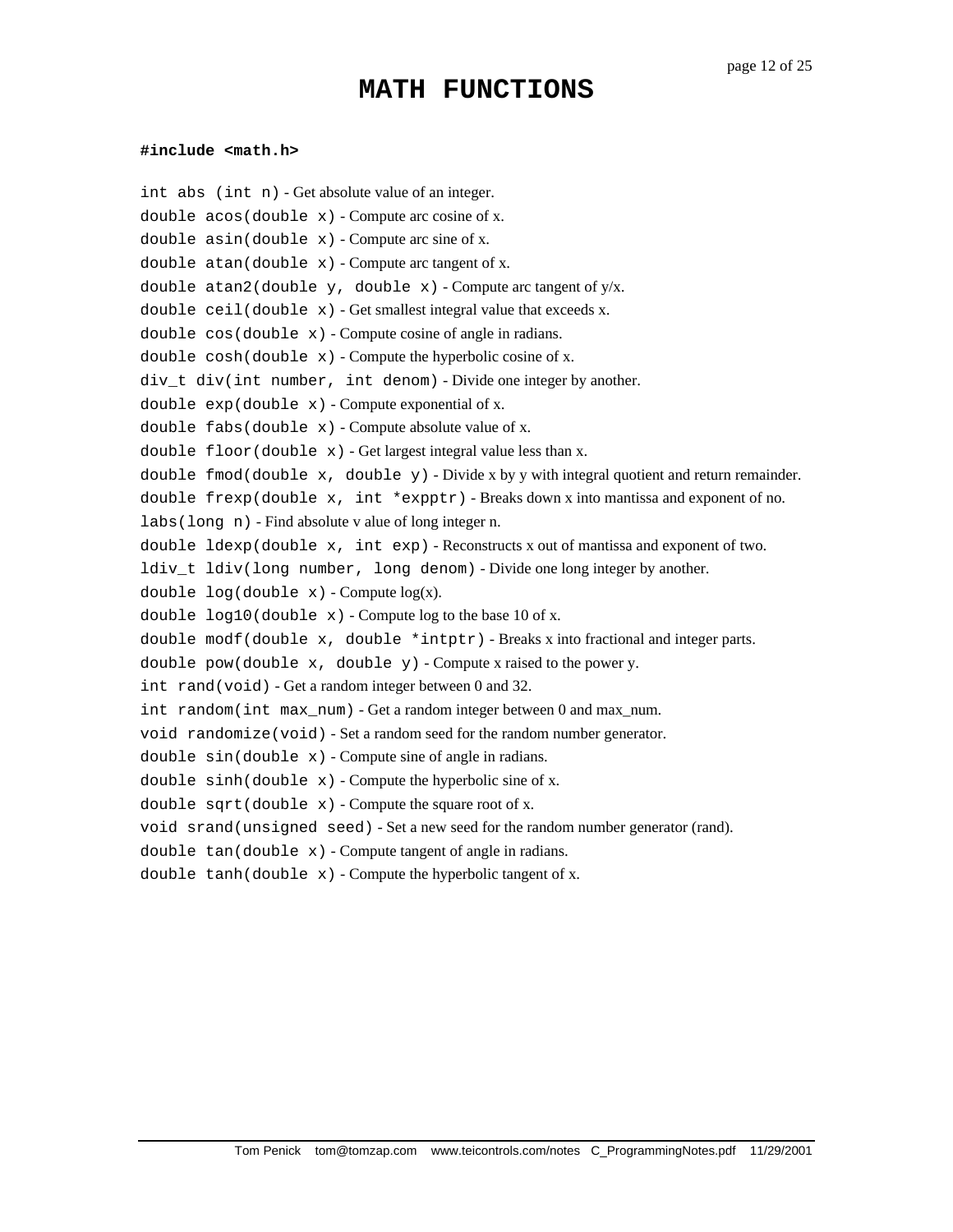## **SAMPLE CODE**

#### **for Statement.**

| int ii;                              | $\prime^*$ a counter                                            |
|--------------------------------------|-----------------------------------------------------------------|
| $for(i = 0; i \in \{10; i \in ++\})$ | $/*$ Do it 10 times<br>$\star$ /<br>/* { for more than one $*/$ |
| $<$ statement>;                      | $\star$ /<br>/* some statement                                  |
| $s$ tatement>;                       | $\star$ /<br>/* some statement                                  |

#### **while Statement.**

| int ii = $0i$            | $\star$ /<br>$\prime^*$ a counter |
|--------------------------|-----------------------------------|
| while(ii<10)             | /* While this is true $*/$        |
|                          | /* { for more than one */         |
| <statement>;</statement> | $\star$ /<br>/* some statement    |
| $s$ tatement>;           | $\star$ /<br>/* some statement    |
| $i i++i$                 | $\star$ /<br>/* increment ii      |
|                          |                                   |

#### **switch Statement.**

| switch(var)     | $\star$ /<br>/* some expression    |
|-----------------|------------------------------------|
|                 | $\star$ /<br>/ *                   |
| case $1:$       | $\star$ /<br>/* if $var = 1$       |
| $<$ statement>; | $\star$ /<br>/* execute statements |
| $<$ statement>; | $\star$ /<br>$/*$ if var = 1       |
| break;          | $\star$ /<br>/* exit switch stmnt  |
| case $2:$       | $\star$ /<br>$/*$ if var = 2       |
| $<$ statement>; | $\star$ /<br>/* execute statements |
| $<$ statement>; | $\star$ /<br>$/*$ if var = 2       |
| break;          | $\star$ /<br>/* exit switch stmnt  |
| default:        | $\star$ /<br>/* otherwise          |
| $<$ statement>; | $\star$ /<br>/* execute statements |
|                 |                                    |

The default statement is optional. If break instructions are not used, program execution will continue into subsequent case areas even if they do not test true.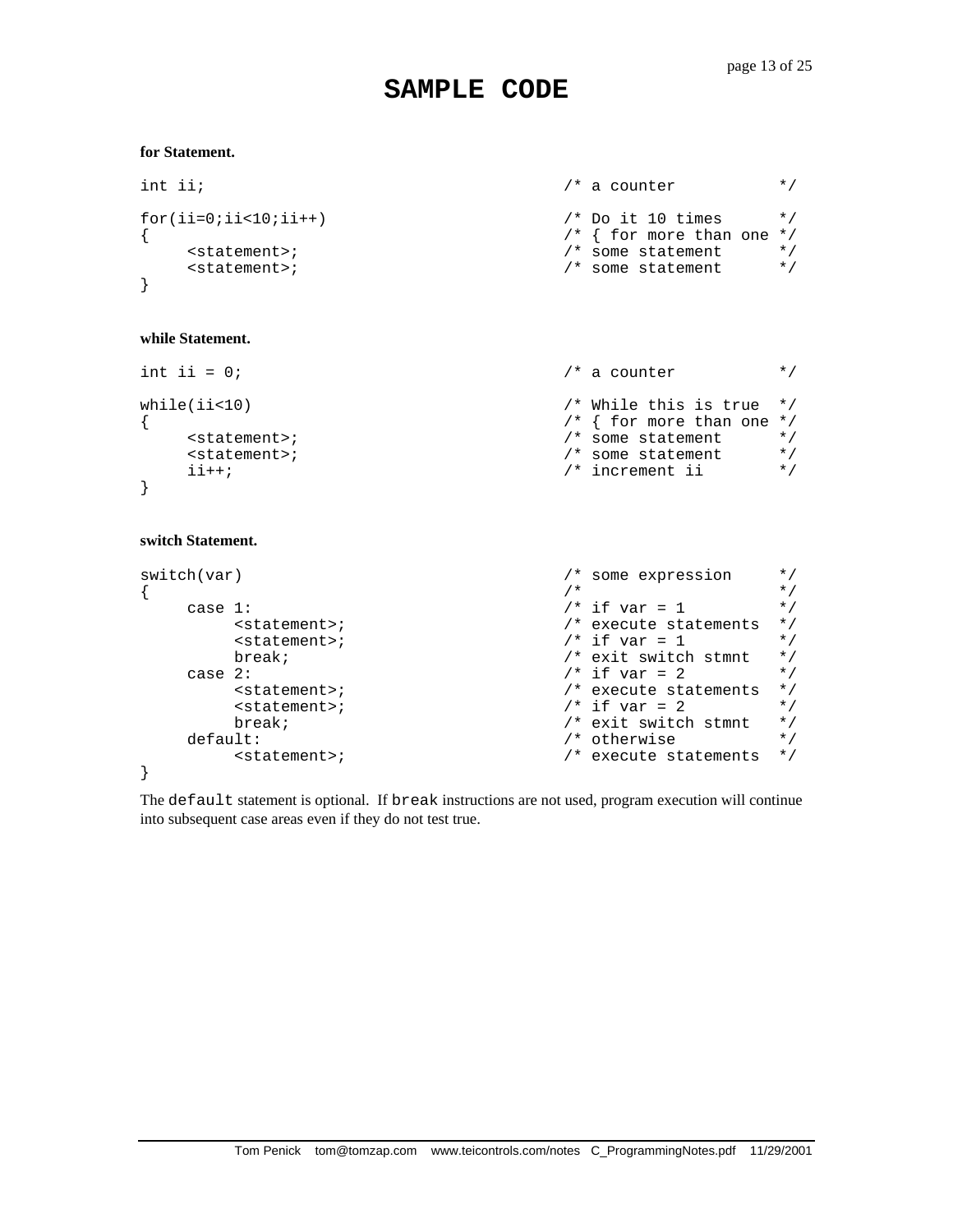#### **ifdef Statement.**

| * code definitions                                                                  | /* Uncomment the appropriate statement to make quick changes in |                |                                          | $\star$ /                                        |
|-------------------------------------------------------------------------------------|-----------------------------------------------------------------|----------------|------------------------------------------|--------------------------------------------------|
| #define method1<br>//#define method2                                                |                                                                 |                | $/*$ one way<br>$/*$ another way         | $*$ /<br>$\star$ /                               |
| ifdef methodl<br>extern int SomeThing;<br>#define THIS<br>#define THAT 20<br>#endif | 10                                                              | $/$ *<br>$/$ * | /* If methodl is<br>/* uncommented above | $\star$ /<br>$\star$ /<br>$\star$ /<br>$\star$ / |
| ifdef method2<br>extern int AnyThing;<br>#define THIS<br>#define THAT<br>#endif     | $5^{\circ}$                                                     | $/$ *<br>$/$ * | /* If method2 is<br>/* uncommented above | $*$ /<br>$\star$ /<br>$\star$ /<br>$\star$ /     |

#### **Basic Printing.**

| FILE *Print;                                         |                                      | /* declare the pointer to a file where<br>data will be sent for printing.                                                   | $\star$ /                                                 |
|------------------------------------------------------|--------------------------------------|-----------------------------------------------------------------------------------------------------------------------------|-----------------------------------------------------------|
| $if((Print=fopen("lpt1", "w")) == NULL)$<br>exit(0); | printf("\nPRINTER IS NOT READY!!!"); | $/*$ These 5 lines<br>$/*$ are used in all<br>$\prime^*$ programs to open<br>$\prime$ * and check the<br>/* printer output. | $\star$ /<br>$\star$ /<br>$*$ /<br>$\star$ /<br>$\star$ / |
| fprint(Frint, "t)                                    | THOMAS PENICK\n");                   | /* print something                                                                                                          | $\star$ /                                                 |
| fprintf(Print, $"\f$ );<br>fclose(Print);            | /* close the print file              | /* advance the printer to the next page                                                                                     | $\star$ /<br>$\star$ /                                    |

#### **Access a data file.**

```
FILE *Data; \sqrt{*} declare the pointer to the data file */
Data = fopen("prog4.dat", "r"); \begin{array}{ccc} \n\end{array} /* open the data file */<br>
if (Data==NULL) \begin{array}{ccc} \n\end{array} /* check the data file */
                                                 \prime* check the data file
      {
      fprintf(Print,"\nThe file prog4.dat cannot be opened.\n");
                                                 /* error message \frac{\ast}{2}<br>ogram due to an error (1) \frac{\ast}{2}exit(1); /* stop the program due to an error (1)}
fclose(Data); /* close the data file */
```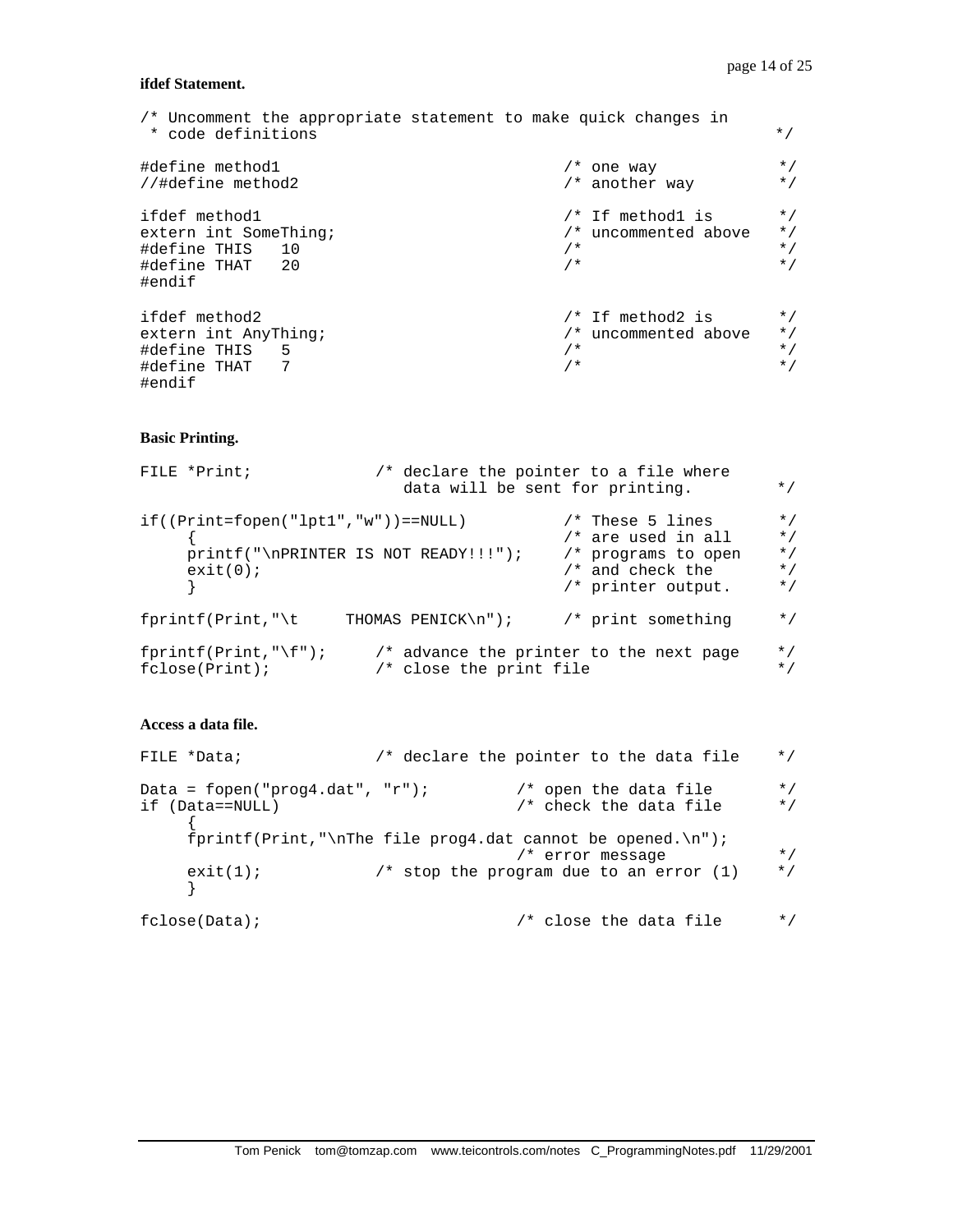#### **Read and print from a data file.**

```
while(fscanf(Data,"%ld", &ID_Num)!=EOF) /* until the end of the file */
                                                          /* also read an integer. */
                                                          /* "Data" points to the file */
       fgets (Name1, 25, Data);
       fgets(Name1,25,Data); \begin{array}{ccc} \n 1 \rightarrow 25 \\ \n 2 \rightarrow 3 \end{array} /* read string into "Name1" */<br>strcopy(Name2, Name1); \begin{array}{ccc} \n 2 \rightarrow 25 \\ \n 3 \rightarrow 3 \end{array} /* call a function to remove
                                                          y^* call a function to remove
                                                          /* the end of line char. */fprintf(Print,"\t%d.%-25s\t%ld\n",Line_Num,Name2,ID_Num);
                                                          /* print a line of data *}
```
**Programmer-defined called function to remove the end of line character from a string (character array). This is similar to the example on p332.**

```
void strcopy(char [], char []); \gamma declare the subroutine */<br>\gamma before main function */
                                                 /* before main function
void strcopy(char String2[], char String1[]) /* begin called funct. */
{
int Cnt = 0while (String1[Cht] != 'n'){
      String2[Cnt] = String1[Cnt];<br>++Cnt;
                                                /* increment the counter *\left.\begin{array}{c}\n\text{String2[Cnt]} = '\0';\n\end{array}\right./* terminate the string */
return;
}
```
**Load a pointer with the address of the first element of an array.**

| $int$ nums $[100]$ ; | $\star$ /<br>/* create an array             |
|----------------------|---------------------------------------------|
| int *nptr;           | $\star$ /<br>$\prime\star$ create a pointer |
| $nptr = \&nums[0];$  | $\star$ /<br>$\prime\star$ load the address |
| $nptr = nums$        | $\prime$ * another way, same as above*/     |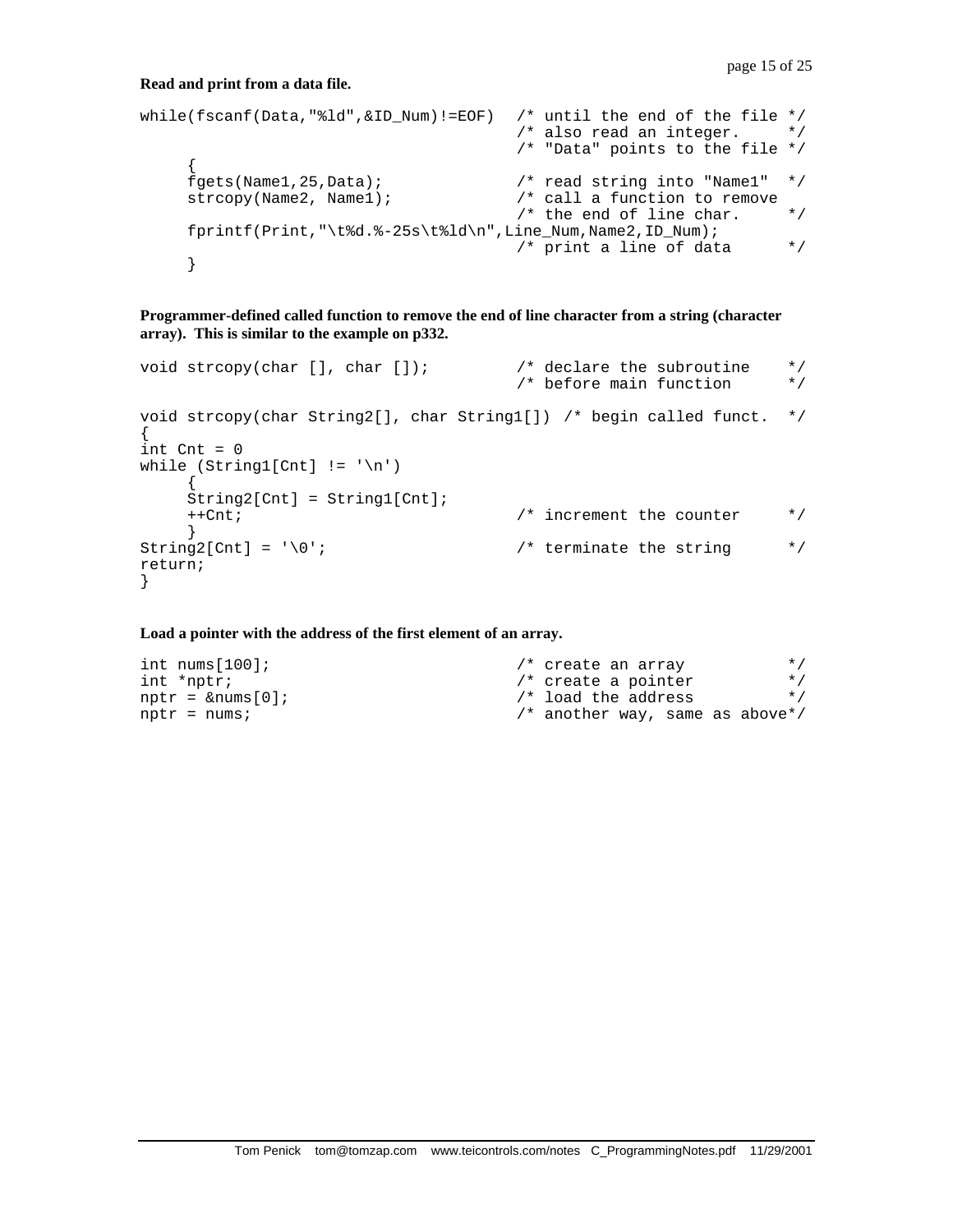The following examples illustrate various methods of passing values to functions. Except for the function "strcopy()", these are not working functions (code has been omitted).

### **Subtopics**

A FUNCTION WHICH PASSES NO VALUE AND RETURNS NO VALUE A FUNCTION WHICH PASSES TWO FLOATS AND RETURNS A FLOAT A FUNCTION WHICH PASSES AN INTEGER ARRAY AND RETURNS AN INTEGER A FUNCTION WHICH PASSES VARIABLES BY REFERENCE USING ADDRESSES A FUNCTION WHICH PASSES A STRING BY REFERENCE A FUNCTION WHICH PASSES A STRUCTURE BY NAME A FUNCTION WHICH PASSES A STRUCTURE BY REFERENCE USING A POINTER A FUNCTION WHICH PASSES A STRUCTURE ARRAY A FUNCTION WHICH PASSES A FILE NAME

#### **A FUNCTION WHICH PASSES NO VALUE AND RETURNS NO VALUE**

A function may be declared (function prototype) globally or within the calling function:

**FUNCTION PROTOTYPE** void PrintHead(void); **FUNCTION CALL** PrintHead(); **FUNCTION HEADER** void PrintHead(void) { **RETURN STATEMENT** return; }

#### **A FUNCTION WHICH PASSES TWO FLOATS AND RETURNS A FLOAT**

A function can *return* at most one value:

| <b>FUNCTION PROTOTYPE</b> | float find max(float, float);          |  |
|---------------------------|----------------------------------------|--|
| <b>FUNCTION CALL</b>      | $maxmum = find max(firstnum, secnum);$ |  |

The variables used in the function need not and should not have the same names as those passed to the function:

| <b>FUNCTION HEADER</b>    | float find_max(float num1, float num2) |
|---------------------------|----------------------------------------|
|                           |                                        |
| <b>DECLARE A VARIABLE</b> | float Result;                          |
| <b>RETURN STATEMENT</b>   | return(Result);                        |
|                           |                                        |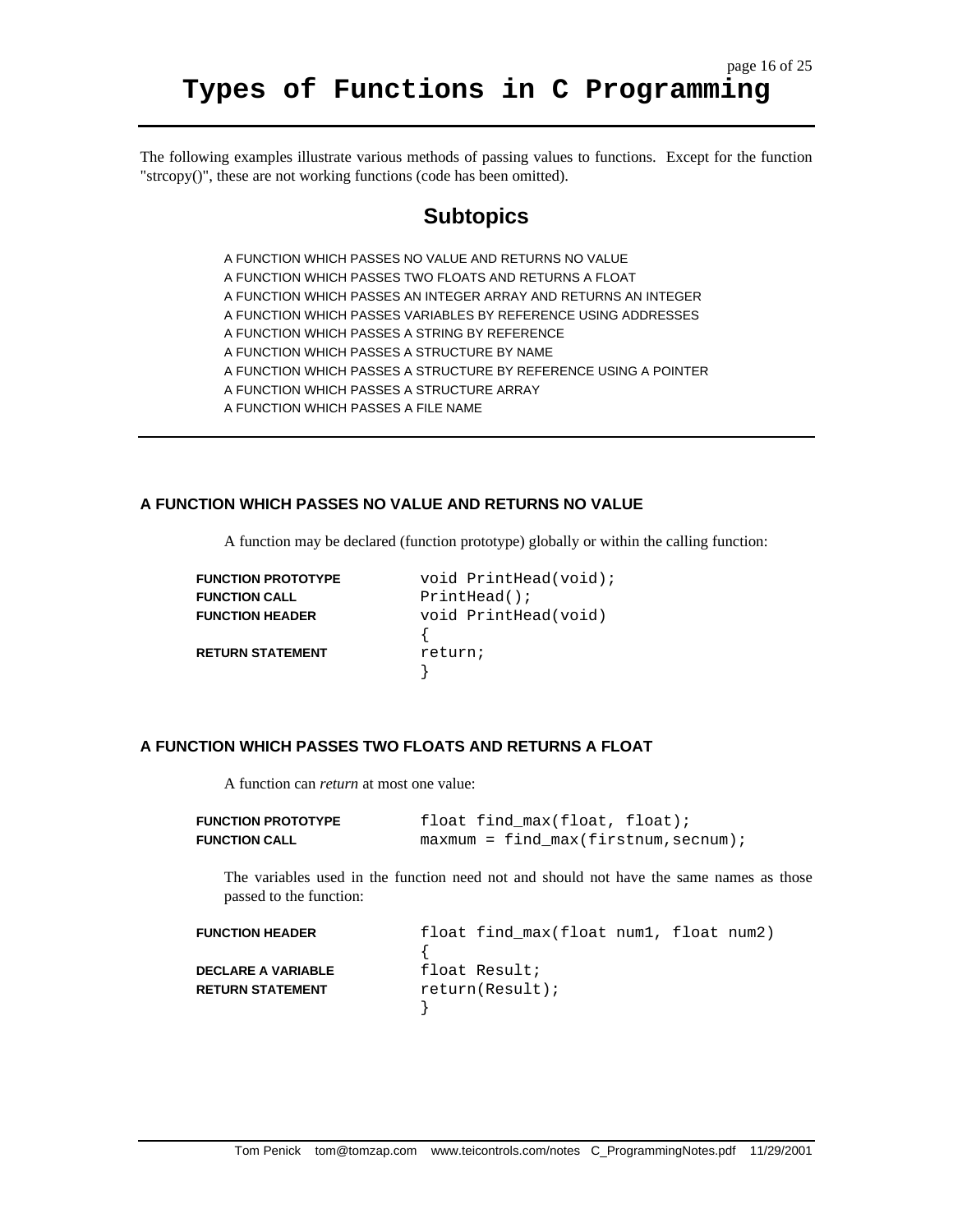#### **A FUNCTION WHICH PASSES AN INTEGER ARRAY AND RETURNS AN INTEGER**

An alternate method would be to pass by reference using a pointer. In this example the last argument is an integer telling the function how many elements are in the array:

| <b>FUNCTION PROTOTYPE</b> | int find $max(int vals[], int);$ |  |
|---------------------------|----------------------------------|--|
| <b>FUNCTION CALL</b>      | biggun = find $max(nums, 5)$ ;   |  |

The variables used in the function need not and should not have the same names as those passed to the function:

| <b>FUNCTION HEADER</b>    | int find $max(int nums[], int HowMany)$ |
|---------------------------|-----------------------------------------|
|                           |                                         |
| <b>DECLARE A VARIABLE</b> | int Result;                             |
| <b>RETURN STATEMENT</b>   | return(Result);                         |
|                           |                                         |

#### **A FUNCTION WHICH PASSES VARIABLES BY REFERENCE USING ADDRESSES**

| <b>FUNCTION PROTOTYPE</b> | void sortnum(double*, double*);          |
|---------------------------|------------------------------------------|
| <b>FUNCTION CALL</b>      | sortnum(&FirstNum, &SecNum);             |
| <b>FUNCTION HEADER</b>    | void sortnum(double *Num1, double *Num2) |
| <b>RETURN STATEMENT</b>   | return;                                  |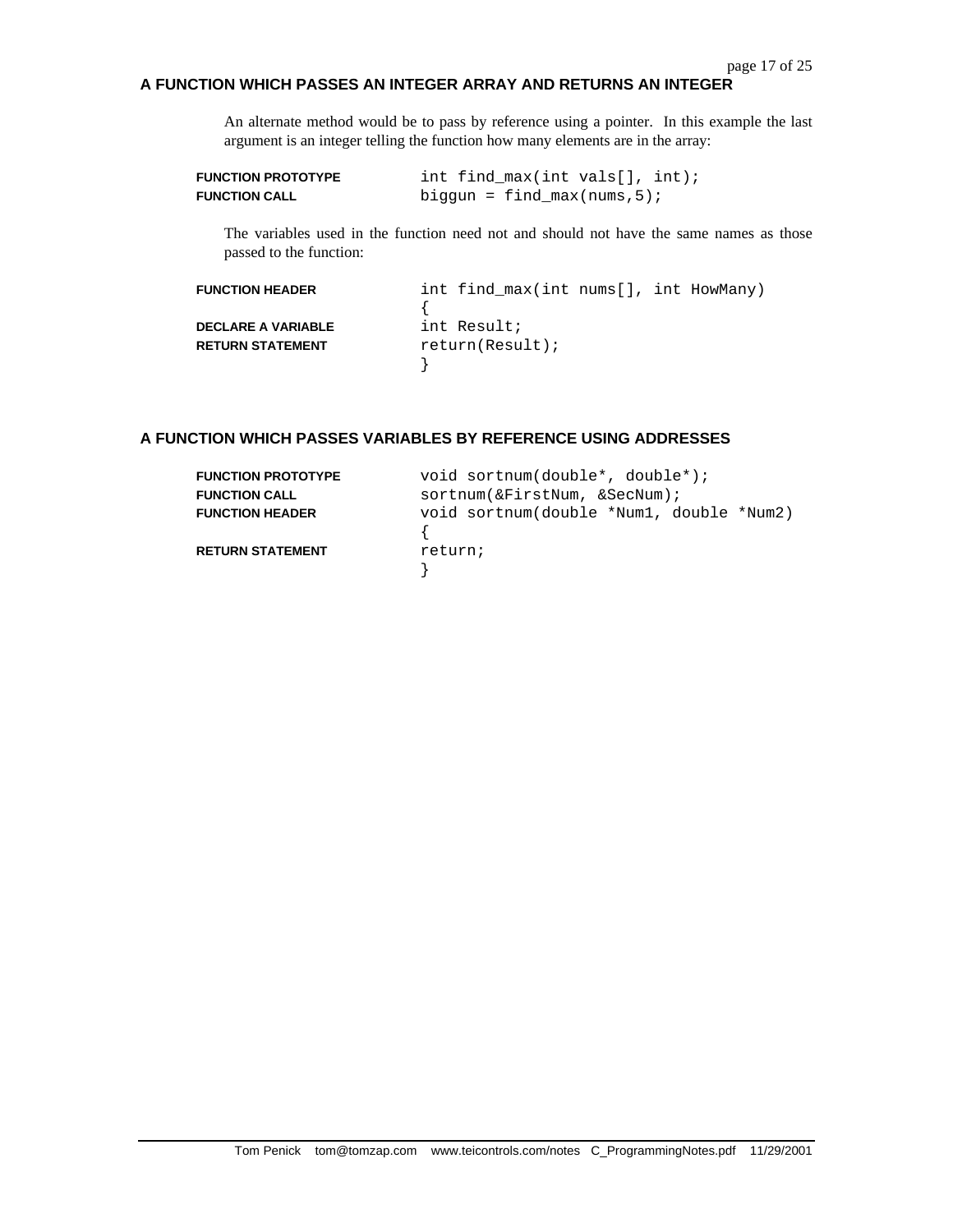#### **A FUNCTION WHICH PASSES A STRING BY REFERENCE**

There is no way that I can find of returning a string from a function. However, if the address of the string is passed, then the function can operate on the string. This example is a working function which takes the string referenced by the second argument, removes the carriage return from the end of it and "returns" it by assignment to the first argument. (This is used for a string which has been retrieved from a text file using the fgets() function):

```
FUNCTION PROTOTYPE void strcopy(char [], char []);
```
The calling function must have declared two appropriate character arrays.

```
char Name1[25];
                       char Name2{25];
FUNCTION CALL strcopy(Name2,Name1);
FUNCTION HEADER void strcopy(char Str2[], char Str1[])
                       {
DECLARE A VARIABLE int Cnt = 0;
                       while (Str1[Cnt] := \lceil \n\ln \rceil){
                            Str2[Cht] = Str1[Cht];++Cnt;}
```
Nothing is returned, but "Str2" is the new version of the original "Name1" and is available in the calling function as "Name2".

```
RETURN STATEMENT return;
                   }
```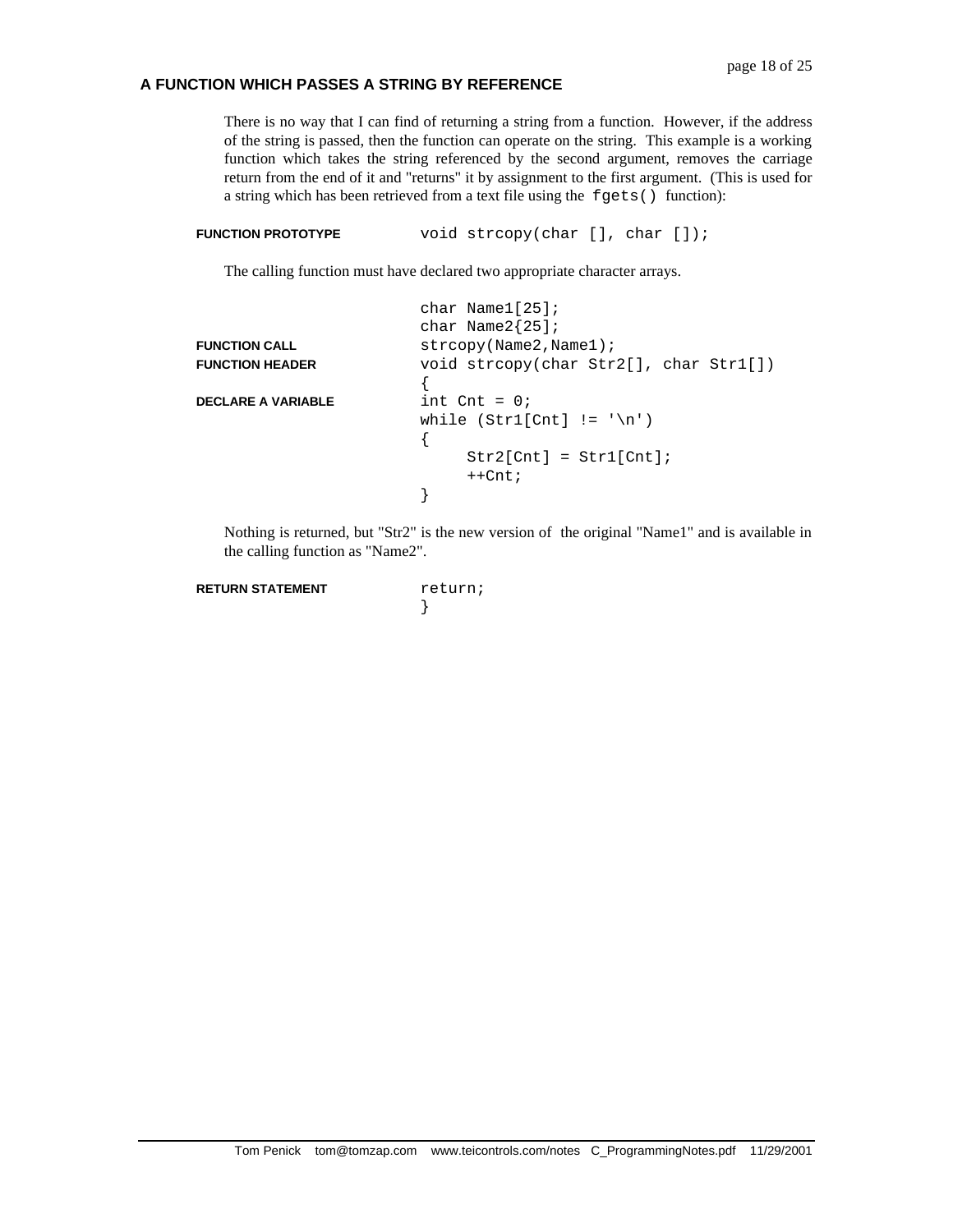#### **A FUNCTION WHICH PASSES A STRUCTURE BY NAME**

Here "class\_list" is a structure type declared globally:

```
STRUCTURE DECLARATION struct class_list
                         {
                               char Name[31];
                               long ID_Num;
                               char Class[9]
                         };
```
The function prototype may be declared globally or within the calling function. Here "class\_list" is the type of structure from the structure prototype (declared globally), not the specific structure itself:

```
FUNCTION PROTOTYPE void PrintReport(struct class_list);
```
A single structure of type "class\_list" is created in the calling function (if not globally) and named "load":

**STRUCTURE IS CREATED** struct class\_list load;

The structure "load" is passed to the function:

**FUNCTION CALL** PrintReport(load);

The structure prototype name is again used in the function header:

| <b>FUNCTION HEADER</b>        | void PrintReport(struct class list N) |  |
|-------------------------------|---------------------------------------|--|
|                               |                                       |  |
| <b>REFERENCES TO ELEMENTS</b> | N.Name                                |  |
|                               | N.ID Num                              |  |
|                               | N.Class                               |  |
| <b>RETURN STATEMENT</b>       | return;                               |  |
|                               |                                       |  |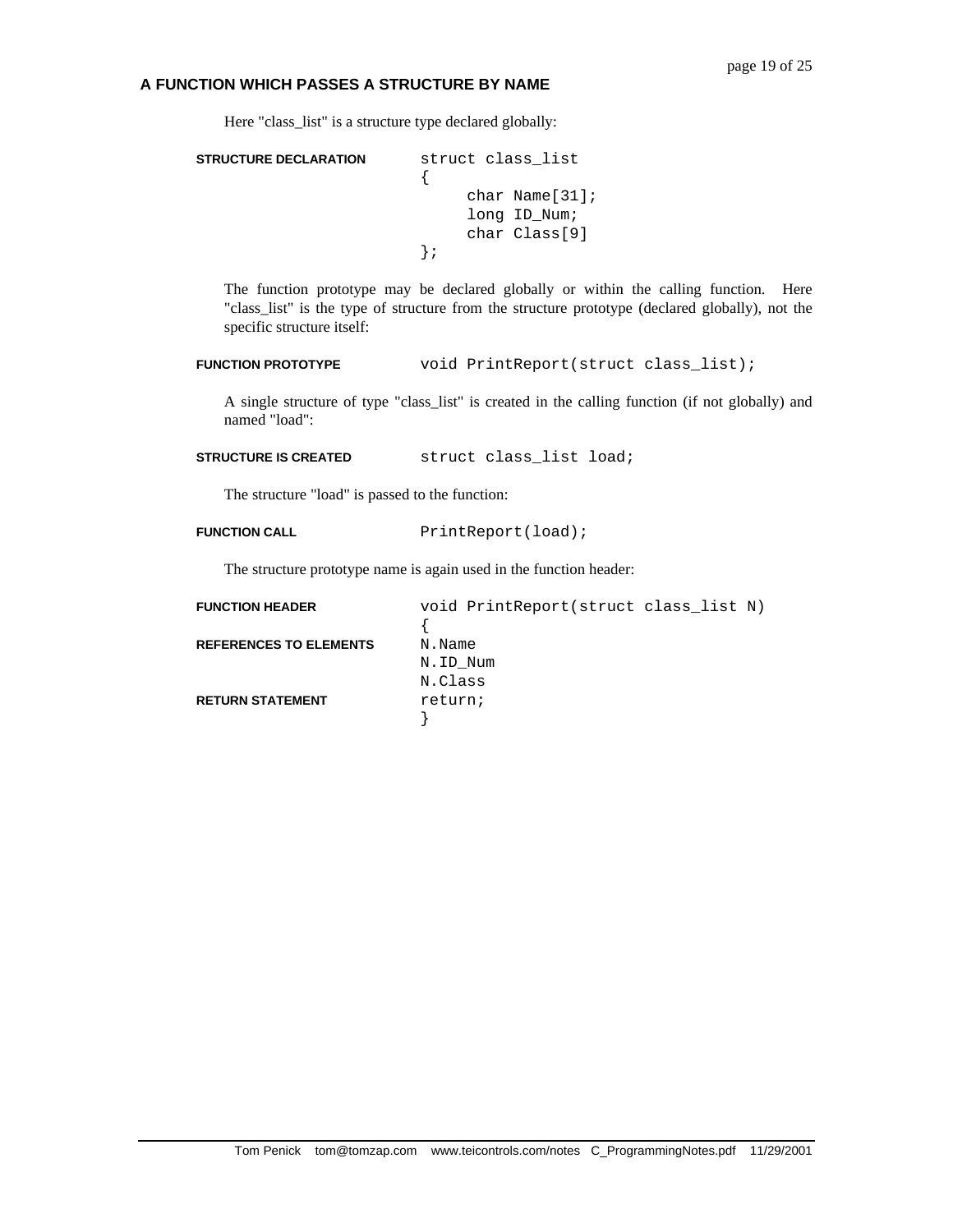#### **A FUNCTION WHICH PASSES A STRUCTURE BY REFERENCE USING A POINTER**

Here "class\_list" is a structure type declared globally as before:

```
STRUCTURE DECLARATION struct class_list
                         {
                                char Name[31];
                                long ID_Num;
                                char Class[9]
                         };
```
The function prototype may be declared globally or within the calling function. Here "class\_list" is the type of structure from the structure prototype (declared globally), not the specific structure itself. The  $*$  indicates that a pointer to the structure will be passed:

```
FUNCTION PROTOTYPE void PrintReport(struct class_list *);
```
A single structure of type "class\_list" is created in the calling function (if not globally) and named "load":

**STRUCTURE IS CREATED** struct class\_list load;

The structure is assigned to a pointer.

| A POINTER IS DECLARED | struct class list *Ptr; |
|-----------------------|-------------------------|
| A POINTER IS ASSIGNED | $Ptr = \&load$          |

The pointer to the structure is passed to the function.

**FUNCTION CALL** PrintReport(Ptr);

A corresponding pointer "P" is declared in the function header:

| <b>FUNCTION HEADER</b>        | void PrintReport(struct class list *P) |
|-------------------------------|----------------------------------------|
|                               |                                        |
| <b>REFERENCES TO ELEMENTS</b> | $P->Name$                              |
|                               | $P->ID$ Num                            |
|                               | $P->Class$                             |
| <b>RETURN STATEMENT</b>       | return;                                |
|                               |                                        |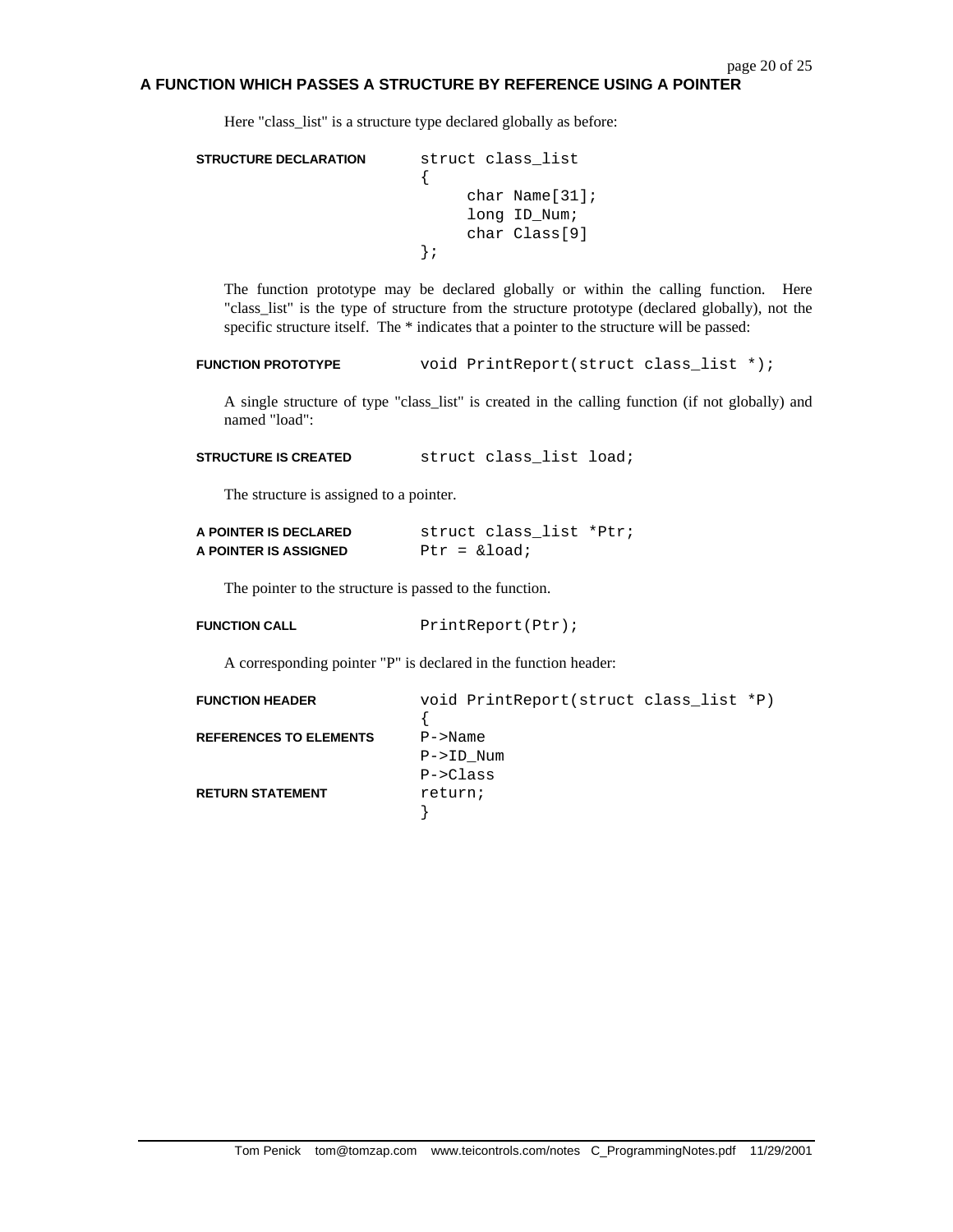#### **A FUNCTION WHICH PASSES A STRUCTURE ARRAY**

Here "c\_list" is a structure type declared globally as before:

```
STRUCTURE DECLARATION struct c_list
                         {
                                char Name[31];
                                long ID_Num;
                                char Class[9]
                         };
```
The function prototype may be declared globally or within the calling function. Here "c\_list" is the type of structure from the structure prototype (declared globally), not the specific structure itself. The \* indicates that a pointer to the structure will be passed:

```
FUNCTION PROTOTYPE void PrintReport(struct c_list *);
```
A pointer to a structure of type "c\_list" is created.

**A POINTER IS DECLARED** struct c\_list \*Ptr;

A structure array of type "c\_list" is created in the calling function and assigned to pointer "Ptr" and memory is allocated. "Elements" is the number of elements in the array:

#### **STRUCTURE ARRAY IS CREATED**

```
Ptr = (struct c_list *) malloc(Elements * sizeof(struct c_list));
```
The pointer to the structure is passed to the function.

| <b>FUNCTION CALL</b> | PrintReport(Ptr); |
|----------------------|-------------------|
|----------------------|-------------------|

A corresponding pointer "P" is declared in the function header:

| <b>FUNCTION HEADER</b>        | void PrintReport(struct c list *P) |
|-------------------------------|------------------------------------|
|                               |                                    |
| <b>REFERENCES TO ELEMENTS</b> | $P[i]$ . Name                      |
|                               | P[i].ID Num                        |
|                               | P[i].Class                         |
| <b>RETURN STATEMENT</b>       | return;                            |
|                               |                                    |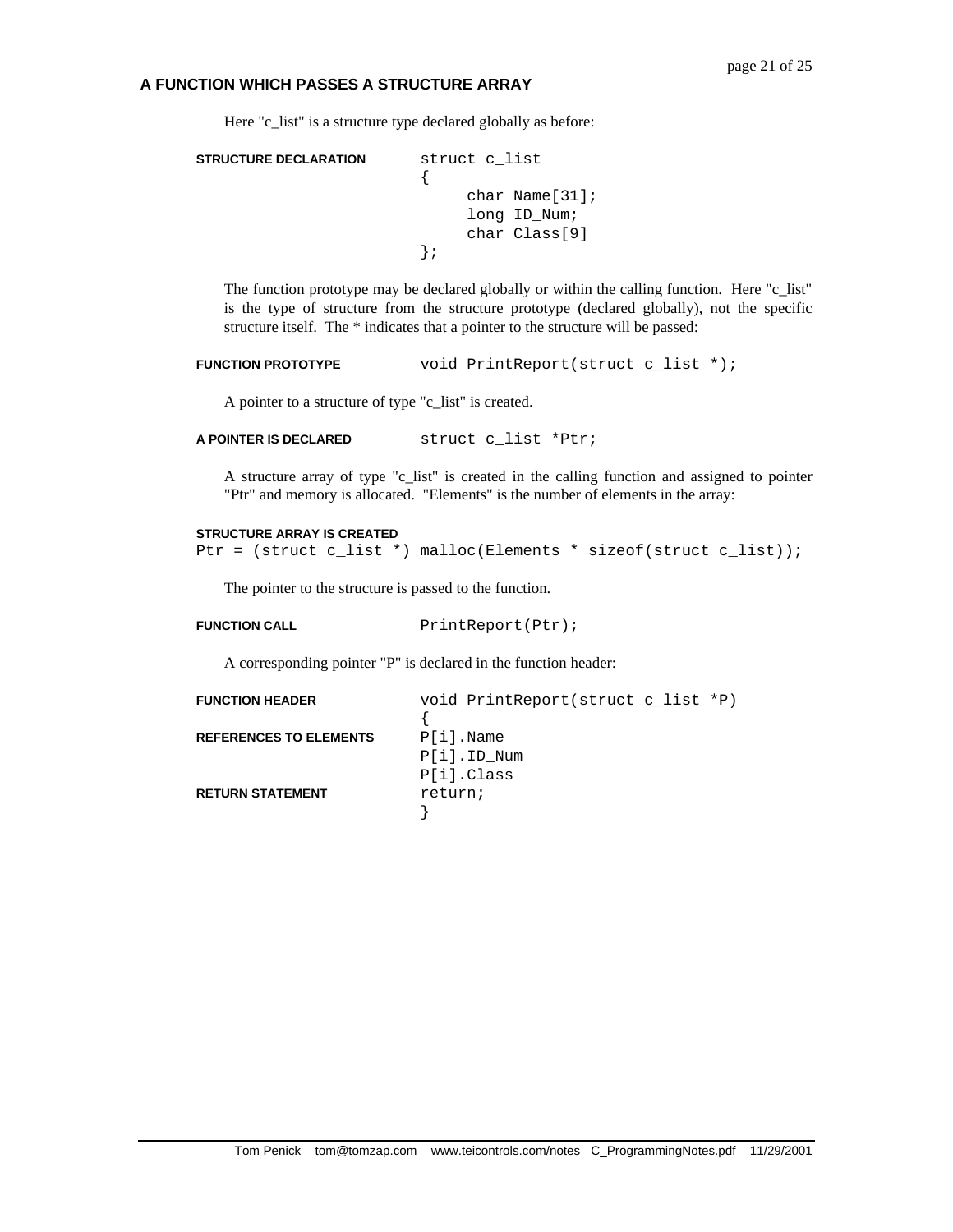#### **A FUNCTION WHICH PASSES A FILE NAME**

A file pointer is declared in the calling function:

| <b>POINTER DECLARATION</b>  | FILE *Data;                      |  |
|-----------------------------|----------------------------------|--|
| <b>FILE NAME ASSIGNMENT</b> | Data = fopen("class.dat", "r+"); |  |

The argument is a pointer to a file:

| <b>FUNCTION PROTOTYPE</b> | void ReadFile(FILE *) |  |
|---------------------------|-----------------------|--|
| <b>FUNCTION CALL</b>      | ReadFile(Data);       |  |

A new file pointer is declared in the function header:

| <b>FUNCTION HEADER</b>  | void ReadFile(FILE *F) |
|-------------------------|------------------------|
| <b>RETURN STATEMENT</b> | return;                |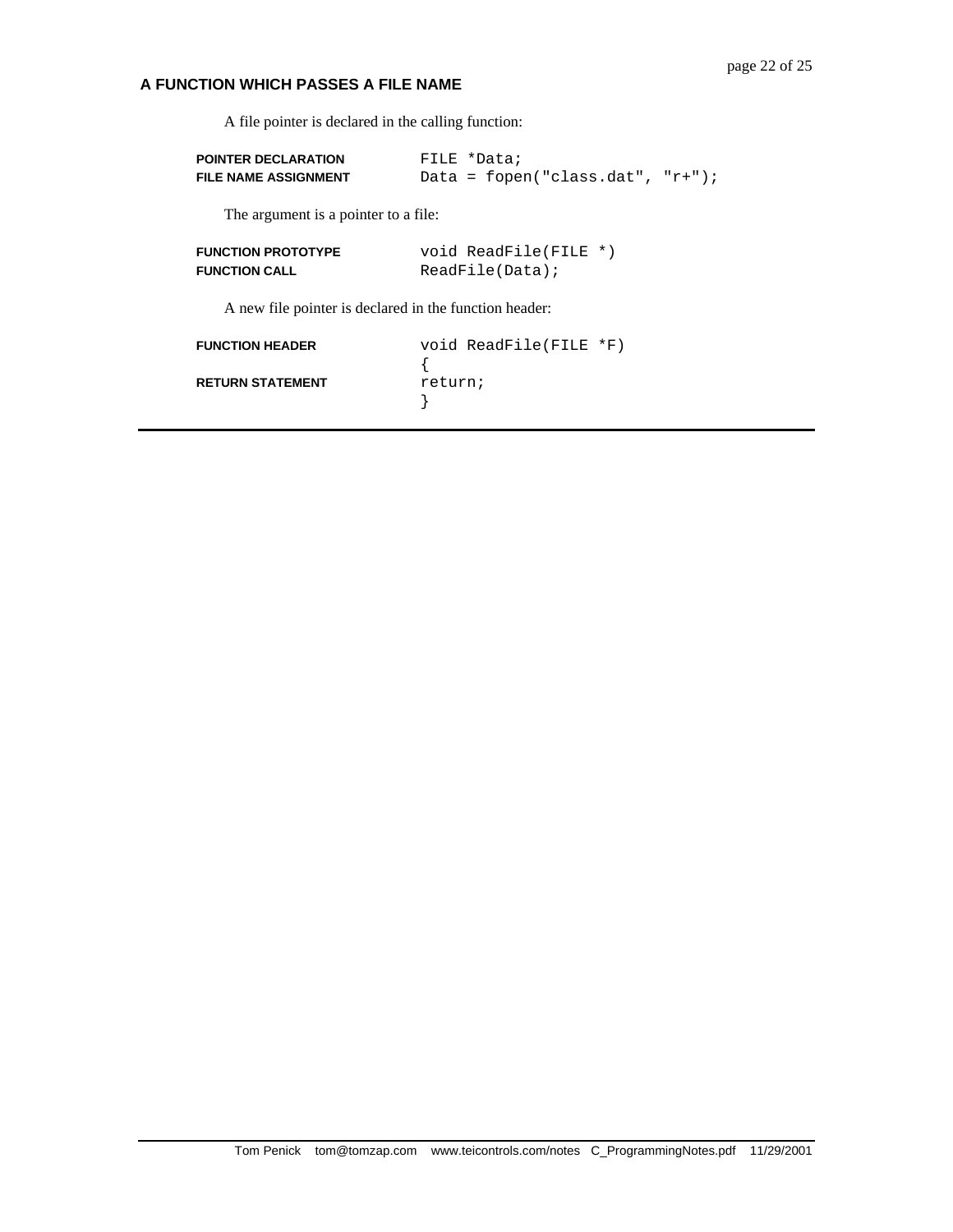## **USING POINTERS IN C**

A pointer is a variable that contains an address.

| How to Interpret & and * Symbols |                                                                   |  |
|----------------------------------|-------------------------------------------------------------------|--|
| <b>Symbol</b>                    | Read as                                                           |  |
| δr.                              | the pointer to the variable __                                    |  |
| $\star$                          | the value held in the variable pointed to by _____                |  |
| $\star$ )                        | cast the pointer that follows into a pointer of type              |  |
| $\star$                          | a pointer of type ________ (this is used in a function prototype) |  |

#### **DECLARATION STATEMENT**

A pointer variable is declared using the data type of the variable to whose address it points. This is so that the computer will know how many storage locations to access when it uses the variable pointed to. So if we have an integer variable **num** and we want a pointer variable **addr** to store its address, then the declaration statement for the pointer would be:

int \*addr;

This statement means, "I am declaring a pointer called addr of type integer." The address of any integer variable can be stored in the pointer variable addr.

If we add 1 to addr, then it will point to the next integer. In other words, because the pointer has been declared an integer type (16 bits), incrementing the pointer causes the address to shift by two bytes in this case.

#### **ASSIGNMENT STATEMENT**

 $addr =$   $knum;$ 

The pointer **addr** now contains the address of the variable **num** and **\*addr** refers to the value held in the variable **num**. Obtaining a value in this way is known as *indirect addressing* and the symbol **\*** is the *indirection operator*.

#### **READING THE VALUE OF THE VARIABLE POINTED TO**

value =  $*$ addr;

The variable **value** now contains the value stored at address **addr**.

#### **SCANF()**

The **scanf()** function requires the use of addresses of variables.

syntax: scanf("*control string(s)*", &*variable(s)*); i.e.: scanf("%d %d", &num1, &num2);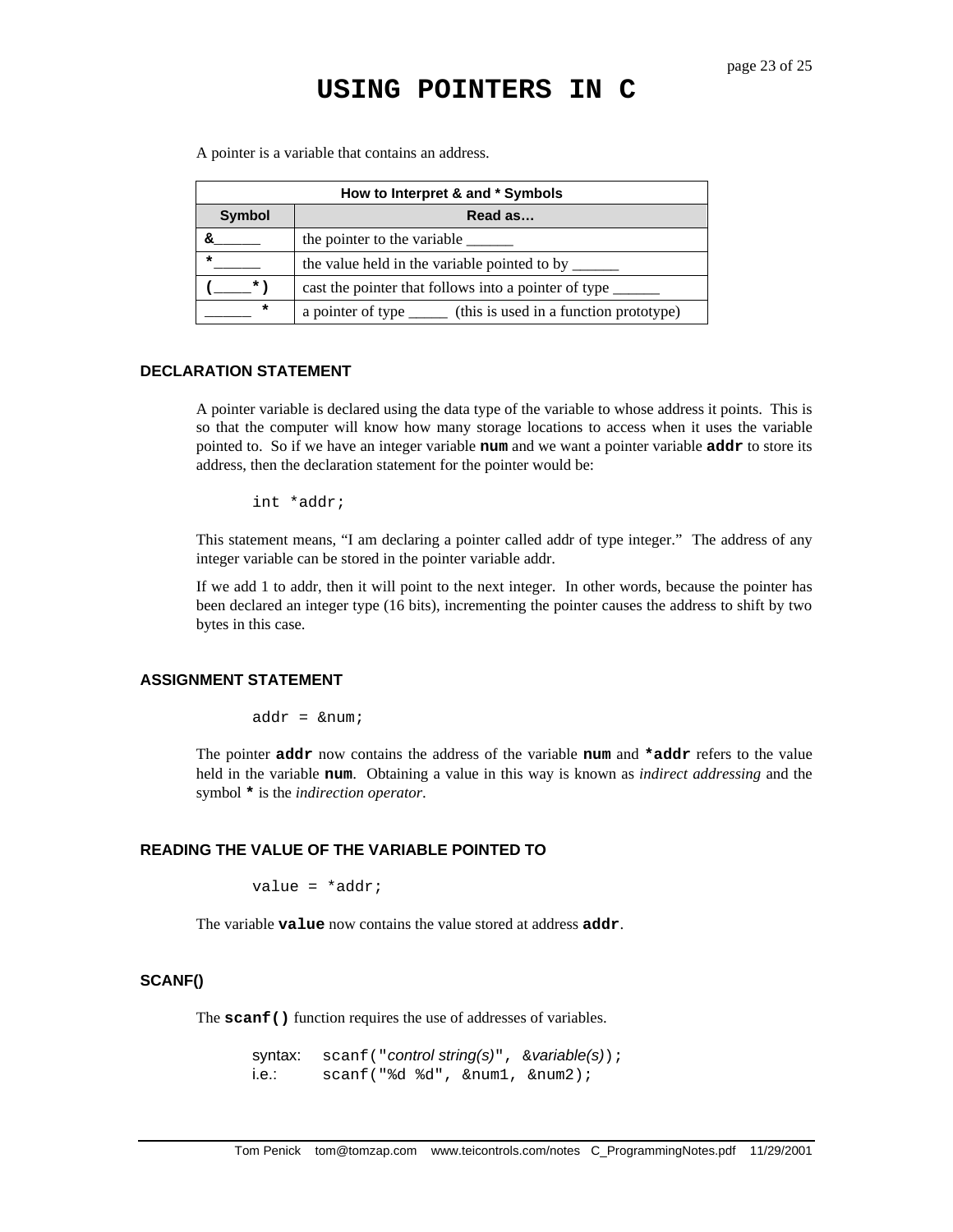#### **PASSING ADDRESSES TO FUNCTIONS**

To pass addresses to a function (referred to as *pass by reference*):

```
void sortnum (double *, double *);
                            /* function prototype */
sortnum(&firstnum, &secnum); /* the function call */
sortnum(double *num1, double *num2)
                            /* the function header */
                            /* declaring pointers */
                            /* to receive passed *//* addresses */
```
When the values which are pointed to are used by the function, the indirection operator is used, i.e. **\*num1** and **\*num2**. The function may change these values even though they are not global.

```
return; /* this function would */
                       /* not "return" a *\frac{1}{x} value \frac{x}{x}
```
#### **POINTERS IN ARRAYS**

If we have an array, **grades[]**, we can store the address of **grades[0]** in a pointer:

```
gptr = \&grades[0];or
    gptr = grades; /* equivalent to above */
```
Then **\*gptr** would refer to the value stored in **grades[0]**. We can refer to the values stored in other parts of the array by using *offsets*. **\***(gptr + 1) refers to the value stored in **grades[1]** and could also be written **gptr[1]** even though **gptr** was not declared as an array. (page 309) This value could also be referred to by  $*(grades + 1)$  and refers to the second value in the array regardless of the number of storage locations required by the variable type. A distinction between the latter and reference by pointer is that the address stored in a pointer can be changed. **gptr** is a pointer and **grades** is a pointer constant. Both of these point to the address of **grades[0]**.

**gptr** could be made equivalent to **&grades[1]** by the statement:

|          | $qptr++;$             | $/*$ increment the address $*/$   |           |
|----------|-----------------------|-----------------------------------|-----------|
|          |                       | $/*$ in qptr                      | $\star$ / |
| $\alpha$ |                       |                                   |           |
|          | $*$ qptr++;           | $/*$ this permits first           | $\star$ / |
|          |                       | /* utilizing the value            | $\star$ / |
|          |                       | $\prime\star$ in a statement (not | $\star$ / |
|          |                       | /* included here). To             | $\star$ / |
|          |                       | /* increment before               | $\star$ / |
|          |                       | /* using you could use            | $\star$ / |
|          |                       | $/*$ *++aptr;                     | $\star$ / |
| $\alpha$ |                       |                                   |           |
|          | $qptr = \&qrades[1];$ | /* assignment statement           | $\star$ / |

Tom Penick tom@tomzap.com www.teicontrols.com/notes C\_ProgrammingNotes.pdf 11/29/2001